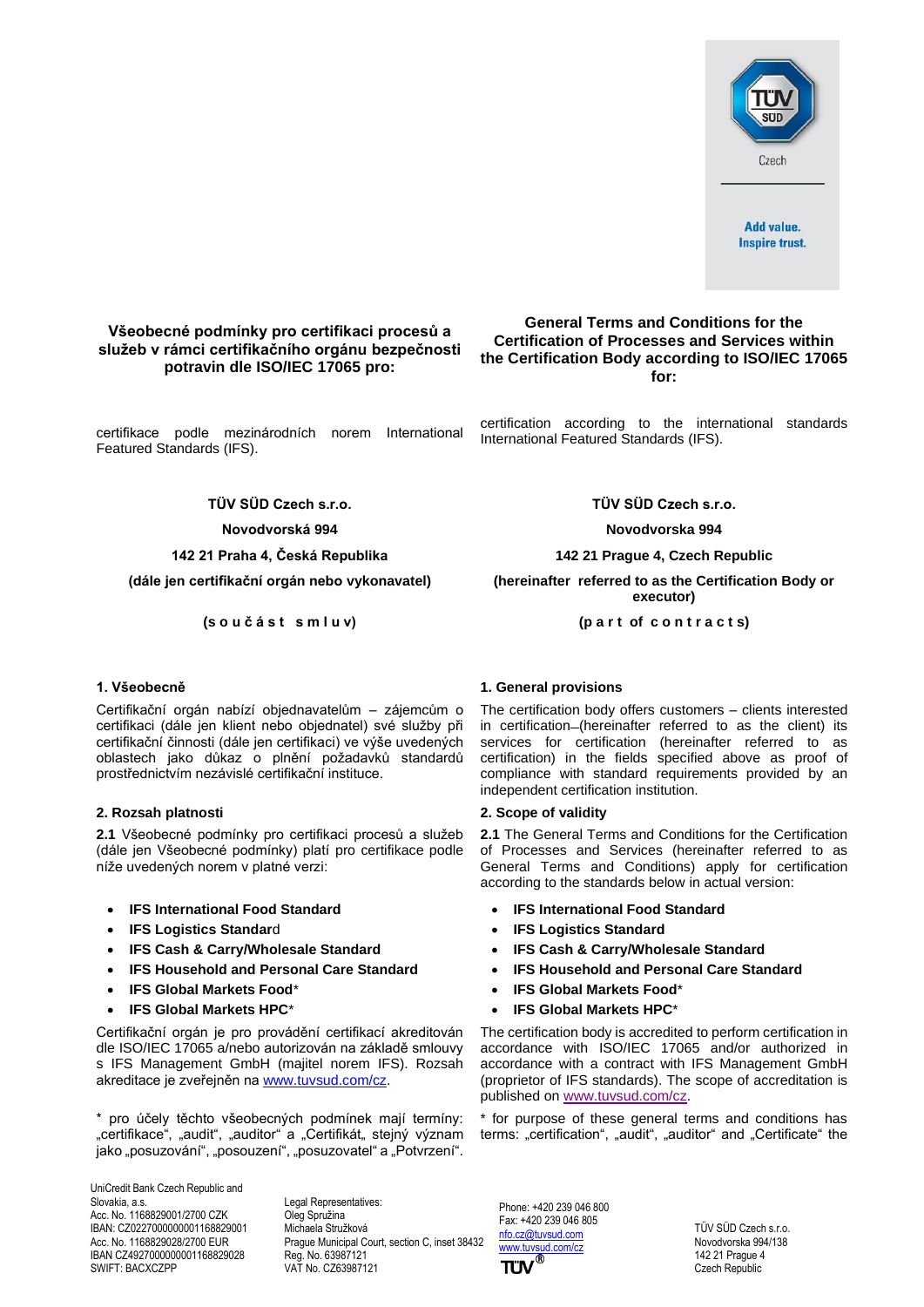**2.2** Proces certifikačního auditu zahrnuje přípravu na audit, plánování auditu, realizaci auditu na místě, přezkoumání dokumentace z auditu a rozhodnutí o certifikaci certifikačním orgánem a dále v kladném případě vystavení certifikátu. Obdobný proces je realizován v případě obnovovacího, rozšiřovacího a speciálního auditu.

**2.3** Pro proces provedení certifikačního auditu a dalších typů auditů (obnovovacího, rozšiřujícího, speciálního) je s klientem standardaně uzavřena smlouva o certifikaci.

### **3.1.1 Informativní rozhovor** (předsmluvní stadium) **3.1.1 Informative interview** (pre-contract stage)

Certifikační orgán vede s klientem před sjednáním zakázky informativní rozhovor, při němž mohou být projednány následující body:

- 
- 
- průběh certifikačního řízení Certification procedure
- normový základ, stupeň prokazatelnosti, oblast platnosti
- předpokládané náklady Expected costs
- 

Výkony uvedené dále v jednotlivých fázích certifikace následují po sjednání zakázky a její evidenci u certifikačního orgánu.

## **3.1.2.1 Žádost**

Certifikační orgán zašle klientovi (žadateli o certifikaci) k vyplnění dotazník "Žádost o certifikaci", aby získal informace potřebné k připravení certifikace a cenové nabídky. Vyplněný dotazník vrací klient zpět certifikačnímu orgánu opatřený datem a podpisem oprávněného zástupce klienta. Certifikační orgán přezkoumá všechny informace uvedené klientem, předběžně posoudí, zda systém klienta splňuje základní předpoklady pro provedení certifikačního auditu a rozhodne, zda je schopen poskytnout požadované služby zejména s ohledem na předpokládaný rozsah, produktové a technologické oblasti a požadovaný termín certifikace. Kromě toho určí klient zástupce svého vedení jako kontaktní osobu odpovědnou za průběh certifikace.

V případě kladného výsledku přezkoumání žádosti obdrží klient cenovou nabídku na certifikaci, resp. návrh znění smlouvy. V případě záporného výsledku přezkoumání je klient s výsledkem přezkoumání seznámen písemnou formou (dopisem nebo emailem).

## **3.1.2.2 Definice rozsahu auditu**

Certifikační orgán definuje, na základě informací poskytnutých klientem předmět auditu, aplikovatelné obory produktů a/nebo technologické obory a v případě nejasností požádá společnost o jejich potvrzení.

Rozsah auditu je jasně a jednoznačně definován ve smlouvě a také ve zprávě z auditu a na certifikátu. Rozsah auditu same meaning as "assessment", "assessing", "assessor" and "Confirmation".

**2.2** The certification audit process includes the preparation for a certification audit, planning of the audit, performing of the audit on site, audit domunetation review and decision on certification by certification body and furthermore in case of positive result, issuing the certificate. Similar process is performed in case of renewal, extension and special audit.

**2.3** By default, for performance of certification audit and other types of audits (renewal, extension, special) is concluded with client the contract on certification.

## **3. Postup certifikace 3. Certification procedure**

## **3.1 Příprava klienta na certifikaci 3.1 Preparing the client for certification**

Prior to concluding the contract, the certification body conducts an informative interview with the client to discuss the following items:

- cíl a účel certifikace **•** Objective and purpose of certification
	- základní předpoklady pro certifikaci Basic requirements for certification
		-
		- Basis for the standard, degree of provability, area of validity
		-
	- návrhy termínů Suggested dates

After the contract is agreed and registered by the certification body, certification will commence in the individual phases described below.

## **3.1.2 Příprava na certifikační audit 3.1.2 Preparation for a certification audit**

## **3.1.2.1 Application**

The certification body will send the client (applicant for certification) a questionnaire to complete "Application for Certification" in order to obtain the information necessary to prepare the certification and a quote. The client will send the completed questionnaire back to the certification body affixed with the date and signature of the client's authorized representative. The certification body will examine all information provided by the client to make a preliminary assessment as to whether the client's system meets the basic requirements for performance of certification audit and will decide whether is able to provide the requested services, in particular regarding the expected scope, product and technological areas, and the term requested for certification. In addition, the client shall name a representative to serve as the contact responsible for the course of certification.

If the outcome of the application review is positive, the client will receive a quote for the certification, i.e. the text of a contract. If the outcome of the review is negative, the client will be informed in writing of the outcome of the review (by letter or email).

## **3.1.2.2 Definition of the scope of the audit**

On the basis of the information provided by the client, the certification body will define the subject of the audit, the applicable fields of products and/or technological fields, and in case of doubt, ask the company for confirmation.

The scope of the audit is clearly and unambiguously defined in the contract and in the audit report and on the certificate.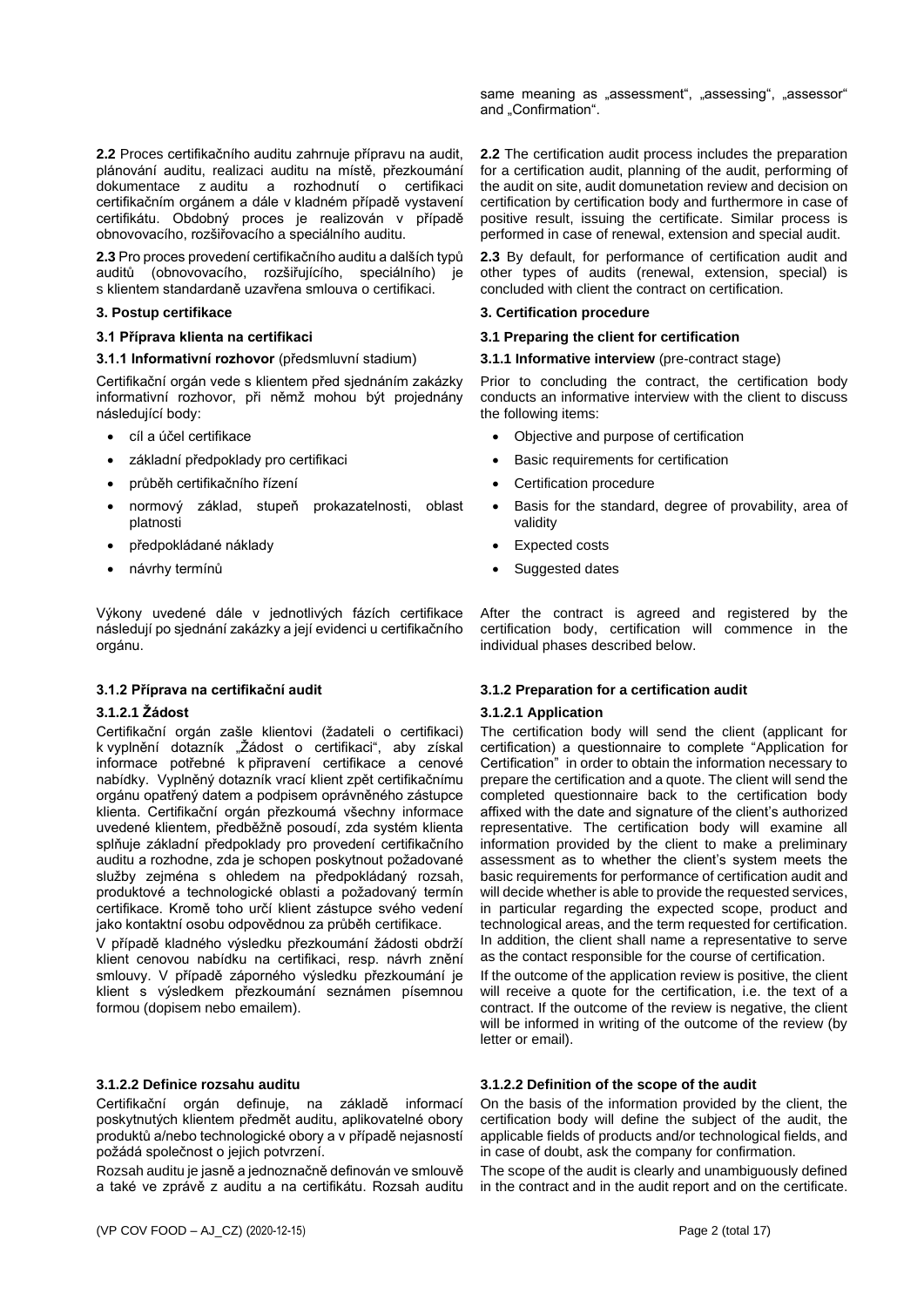musí zahrnovat veškeré produkty a procesy společnosti realizované v místě, které je předmětem certifikace.

Pokud má klient více provozoven se stejným předmětem činnosti, které aplikují stejné postupy u stejných výrobků, je každá pobočka předmětem samostatného auditu a každá pobočka obdrží její vlastní certifikát. Tam, kde existují decentralizované struktury a audit pouze na určitém místě je nedostatečný pro získání kompletního přehledu o firemních procesech, musí být do auditu zahrnuty i všechny ostatní relevantní provozovny.

## **3.1.2.3 Vyloučení z rozsahu**

Rozsah auditu běžně zahrnuje veškeré činnosti společnosti. Pokud se za výjimečných okolností klient rozhodne vyloučit určité produkty (skupiny produktů, procesy) z rozsahu auditu, musí o svém záměru informovat certifikační orgán před uzavřením smlouvy. Certifikační orgán posoudí, zda je návrh na vyloučení z rozsahu v souladu s požadavky standardu. Vyloučení z rozsahu musí být přesně popsáno a obsaženo ve zprávě z auditu a na certifikátu IFS.

Pokud je požadováno vyloučení klientem, který má být certifikován podle normy IFS Food, certifikační orgán ve spolupráci s klientem vyplní dotazník definovaný majitelem standardu IFS k ověření, zda je vyloučení povoleno. Vyplněný dotazník musí být součástí plánování auditu.

# **3.1.2.4 Stanovení doby trvání auditu**

Čas určený pro provedení auditu společnosti se vypočítává následujícím způsobem:

- 1) Příprava auditu 0,25 auditodne
- 2) Audit na místě viz příslušný standard (část 1 Protokol auditu)
- 3) Příprava zprávy z auditu 0,5 auditodne

Normální délka auditního dne je 8 hodin. Přinejmenším 1/3 (resp. 2/3 v případě auditu IFS Global Markets) doby trvání auditu na místě musí být strávena v prostoru výroby (realizace služby).

Minimální doba trvání auditu na místě podle normy IFS Food se vypočítá s použitím kalkulátoru dostupného na www.ifscertification.com, který bere v úvahu počet pracovníků, počet produktů a počet technologických operací.

Certifikační orgán může prodloužit nebo zkrátit dobu trvání auditu na místě na základě přezkoumání informací uvedených klientem v žádosti o certifikaci. Důvody pro stanovení odchylky délky auditu na místě se uvádějí ve zprávě z auditu.

Certifikační orgán stanovuje dobu trvání auditu na základě údajů poskytnutých žadatelem o certifikaci v dotazníku žádosti o certifikaci. Pokud budou v průběhu auditu dodatečně zjištěny skutečnosti, které jsou v rozporu s uzavřenou smlouvou a které mají vliv na rozsah a/nebo dobu trvání auditu, certifikační orgán si vyhrazuje právo stanovit dodatečnou dobu trvání auditu na místě potřebnou k provedení certifikace anebo jednostranně vypovědět uzavřenou smlouvu.

**3.1.2.5** Cenová nabídka (návrh smlouvy) je platná 6 měsíců od data vystavení. Po uplynutí této lhůty nemůže být smlouva uzavřena bez opakovaného přezkoumání "Žádosti

The scope of the audit must include all the products and processes of the company realized in the location which is subject to certification.

If the client has more facilities with the same scope of activity, where the same procedures are applied for the same products, each facility is subject to a separate audit and each facility will receive its own certificate. In the event of a decentralized structure, where an audit in a certain location by itself is inadequate for obtaining a complete overview of the company's processes, the audit must include all other relevant facilities.

## **3.1.2.3 Exclusions from the scope**

The scope of the audit generally includes all activities of the company. If, in exceptional circumstances, the client decides to exclude certain products (product groups, processes) from the scope of the audit, must inform about this intension certification body before conctract conclusion. Certification body will assess the suggestion for exclusion from the audit scope if complies with standard requirements. The exclusion from the scope must be accurately described and included in the audit report and on the IFS certificate.

If the requested exclusion is a client to be certified according to IFS Food, the certification body, together with the client, shall complete a questionnaire defined by the proprietor of the IFS standard to verify whether the exclusion is permitted. The completed questionnaire must be included in the audit planning.

# **3.1.2.4 Determining the duration of the audit**

The time intended for audit performance at the company is calculated as follows:

- 1) Audit preparation 0.25 auditor days
- 2) Audit on the site see the relevant standard (part  $1 -$ Audit protocol)
- 3) Preparing the audit report 0.5 auditor days

The normal length of the audit is 8 hours. At least 1/3 (resp. 2/3 in case of IFS Global Markets audit) of the duration of an on-site audit must be spent in the production area (area of service realization).

The minimum duration of an on-site audit under the IFS Food standard is calculated using the calculator available at www.ifs-certification.com, which takes into account the number of employees, number of products, and number of technological operations.

The certification body may extend or shorten the duration of an on-site audit based on a review of the information provided by the client in the application for certification. The reasons for derogating the length of an on-site audit shall be indicated in the audit report.

The certification body shall determine the duration of the audit based on the data provided by the applicant for certification in the questionnaire to the application for certification. If additional facts are identified during the audit that are inconsistent with the concluded contract and which have an impact on the scope and/or duration of the audit, the certification body reserves the right to fix an additional period of time to the on-site audit in order to complete the certification, or to unilaterally terminate the contract.

**3.1.2.5** The quote (draft contract) is valid for 6 months from the date of issue. After this period, the contract cannot be concluded without another review of the "Application for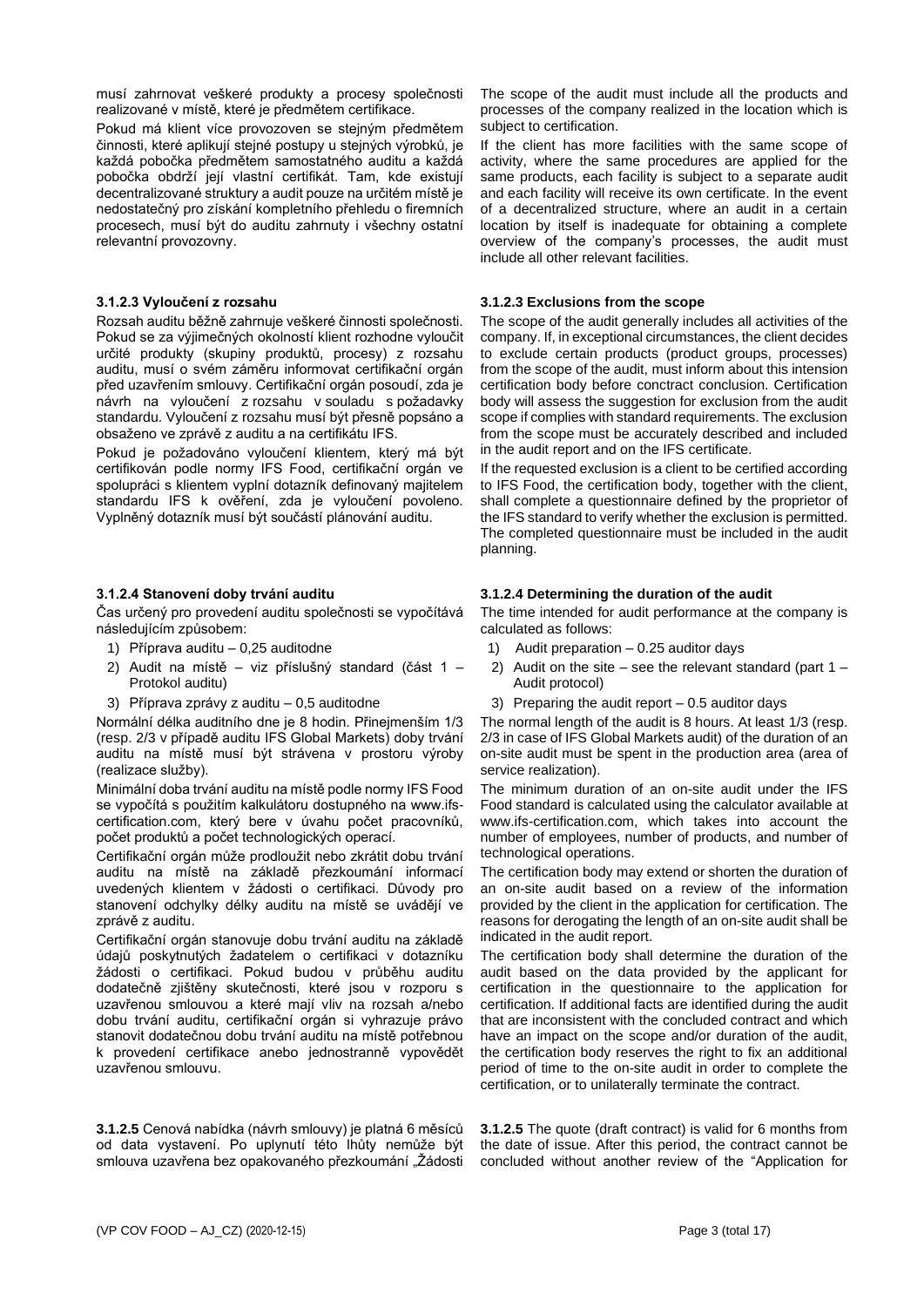o certifikaci" a písemném potvrzení ze strany klienta, že údaje v uvedeném rozsahu jsou stále platné.

Registrace klienta do programu neohlášených auditů je možná pouze v případě, že klient tento požadavek oznámí certifikačnímu orgánu a akceptuje nabídku (návrh smlouvy) nejpozději před začátkem "okna pro neohlášený audit" (-16 dýdnů; +2 týdny od tzv. "due date" podle podmínek příslušného standardu)

**3.1.2.6** Klient resp. jeho oprávněný zástupce akceptuje nabídku (návrh smlouvy) svým podpisem a potvrzuje, že:

- objednává provedení certifikační služby (autditu),
- se seznámil s pravidly uplatňovanými certifikačním orgánem uvedenými v tomto dokumentu a smlouvě,
- akceptuje požadavky certifikačního orgánu, které souvisejí s postupy certifikace,
- se zavazuje se po celou dobu platnosti certifikace plnit požadavky certifikačního schématu,
- poskytne pracovníkům certifikačního orgánu veškeré požadované informace a písemné podklady potřebné pro provedení certifikační služby a auditu (včetně obchodních, výrobních, procesních a dalších záznamů, záznamů systému řízení např. z interních auditů, záznamů o reklamacích a jejich vypořádání, apod.) a přístup k pracovníkům své organizace.

**3.1.2.7** Po uzavření smlouvy sdělí certifikační orgán klientovi jména auditorů, kteří jsou navrženi jako členové auditního týmu. Při jmenování auditorů jsou vzata v úvahu pravidla popsaná v normách a předchozí poradenské či jiné aktivity auditorů související se systémem řízení klienta.

**3.1.2.8** V případě konfliktu zájmů má klient právo kteréhokoliv jmenovaného člena auditního týmu odmítnout. V tom případě certifikační orgán navrhne jiné auditory.

**3.1.2.9** Před provedením certifikačního auditu mohou být sjednána další předběžná posuzování prostřednictvím certifikačního orgánu, která mohou např. zahrnovat provedení předauditu.

Cílem předauditu je poukázat na slabá místa systému. Rozsah předauditu je stanoven dohodou s klientem. Jeho výsledky jsou sděleny klientovi v závěrečném rozhovoru a může být dohodnuto, že bude vydána zpráva z předauditu.

Certifikační orgán neposkytuje v rámci předauditu jakékoliv poradenství.

Předaudit může být dle potřeby zahrnut do zakázky, není však bezpodmínečně nutným předpokladem pro provedení certifikace. Z provedení předauditu nemůže klient odvozovat žádné nároky na udělení certifikátu. Je třeba upozornit, že smí být proveden pouze jeden předaudit.

## **3.1.2.10 Plánování auditu**

Audit musí být prováděn v době, kdy lze účinně posoudit celý rozsah produktů a procesů, které jsou předmětem certifikace a mají být uvedeny ve zprávě a na certifikátu.

Jsou-li výrobky, které jsou předmětem auditu vyráběny sezónně, audit musí být naplánován v rámci výrobního období.

certification" and written confirmation from the client that the data in the indicated scope is still valid.

Registration of client for an unannounced audit is possible only in case, that the client notify this request to the certification body and sign the offer (draft contract) at latest before the start of unannounced audit time window (-16 weeks; +2 weeks of the audit due date according to respective standard)

**3.1.2.6** The client or its authorized representative accepts the offer (draft contract) by signing and certifying that it is:

- ordering certification services (audit),
- acquainted with the rules applied by the certification body referred to in this document and contract,
- accepts the requirements of the certification body that are related to certification procedures,
- obliged throughout the duration of certification to meet the requirements of the certification scheme,
- provide the certification body's staff all the required information and written documents necessary for performing certification service and audit (including business, production, process and another records, quality management records e.g. of internal audits, records of complaints and their solving, etc.) and access to the staff of its organizations.

**3.1.2.7** After concluding the contract, the certification body will give the client the names of auditors proposed as members of the audit team. For nomination of auditors are taken in account rules described in the standards and previous consultancy or another activity of auditors connected with management system of client

**3.1.2.8** In the event of a conflict of interest, the client has the right to refuse any nominated member of the audit team at any time. In this case the certification body will suggest other auditors.

**3.1.2.9** Prior to performing a certified audit, other preliminary examinations may be agreed with the certification body, which can include performing a pre-audit.

A pre-audit is designed to show weak points in the system. The scope of the pre-audit is agreed with the client. The client is informed about the results in a final meeting and it may be agreed that a pre-audit report will be issued.

The certification body does provide any consulting as part of a pre-audit.

If needed, the pre-audit may be included in the contract; it is not, however, a necessary condition to perform the certification. The client cannot base any claims for the issue of a certificate upon the results of the pre-audit. It is necessary to note that only one pre-audit may be performed.

## **3.1.2.10 Audit planning**

The audit shall be conducted at a time when the full range of products and processes that are subject to certification and are to be included in the report and on the certificate can be effectively assessed.

If products subject to an audit are seasonally produced, the audit must be planned within the production period.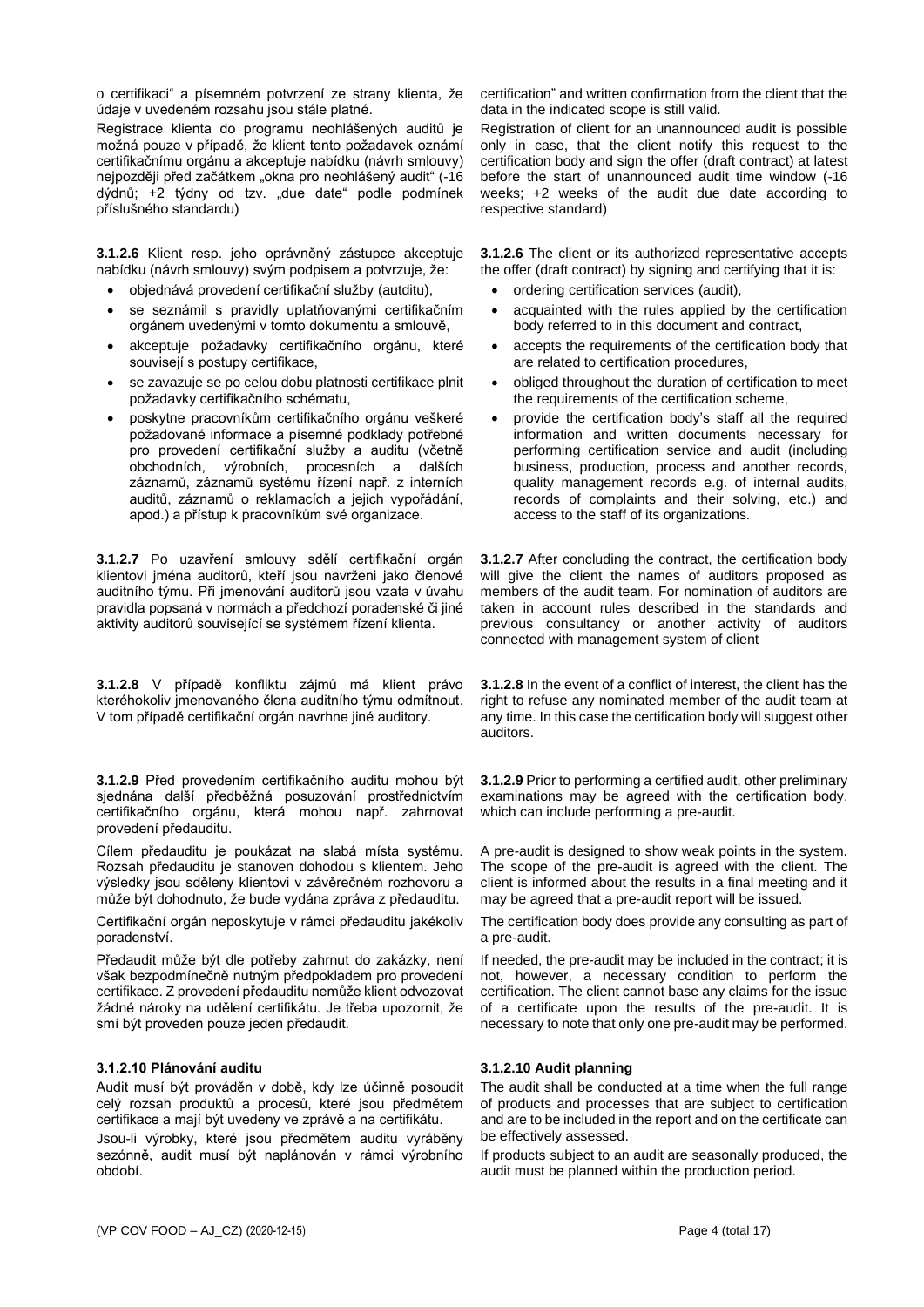Certifikační orgán plánuje audit ve spolupráci s klientem v dostatečném předstihu a s ohledem na platnost stávajícího certifikátu (je-li aplikovatelné). Termín auditu je předmětem dohody mezi certifikačním orgánem a klientem.

Plán auditu je vypracováván a zaslán jmenovaným vedoucím auditorem s dostatečným předstihem, zpravidla minimálně 1 týden před auditem. Plán auditu není zasílán v případě neohlášené formy auditu.

Podle norem, jimiž se řídí certifikační činnosti, musí klient umožnit účast na auditu pozorovatelům certifikačního orgánu a/nebo akreditační organizace a/nebo zástupcům vlastníka standardu, kteří jsou určeni k monitorování výkonu auditorů.

Společnost má právo účast pozorovatelů odmítnout, což ovšem může vést k neudělení certifikátu nebo pozastavení/odejmutí certifikátu (např. u auditů programu integrity IFS).

Certifikační orgán nejmenuje stejného auditora pro provedení více jak 3 po sobě jdoucích auditů v jedné provozovně zákazníka (neplatí pro rozšiřovací a následný audit). Vlastník standardu může umožnit výjimku z tohoto pravidla.

V případě, že byl u klienta proveden předaudit, certifikační orgán jmenuje pro provedení počátečního auditu jiného auditora.

Klient požadující neohlášený audit má možnost určit tzv. "blackout periodu", která zahrnuje max. 10 výrobních dní (rozdělených na max. 3 období) a nevýrobní období, kdy nelze provést audit závodu.

Pokud klient požadující neohlášený audit vyrábí v závodě nekteré výrobky sezónně, musí certifikačnímu orgánu sdělit předpokládaná data výroby těchto výrobků (výše uvedené "okno pro audit" se nepoužije, klientovi není povoleno určit "blackout periodu": neohlášený audit proběhne kdykoliv během sezónní výroby).

## **3.2 Audit na místě 3.2 On-site audit**

## **3.2.1 Počáteční audit (certifikační) 3.2.1 Initial audit (certification)**

Počáteční audit má za cíl prověřit a posoudit efektivitu způsobu řízení procesů a výroby tak, aby bylo možné zaručit soulad procesů klienta s konkrétními požadavky aplikované normy IFS, platné legislativy a souvisejících požadavků. Úkolem auditorů je kontrolovat praktické použití dokumentovaného systému a hodnotit plnění požadavků norem / předpisů.

Počáteční audit je zaměřen na všechny produkty a procesy klienta, které jsou předmětem certifikace a které jsou posuzovány v souladu s platnými požadavky norem / předpisů.

Klient zaručuje, že výrobní program/činnost v době auditu bude co nejtypičtější pro všechny výrobky/služby, které jsou zahrnuty do rozsahu certifikace.

Pokud není v době auditu jeden či více výrobků/skupin výrobků / činností aktivní, může být do rozsahu certifikace zahrnut po provedení rozšiřovacího auditu.

Klient musí brát v úvahu všechny požadavky aplikované normy IFS. V případě neaplikovatelnosti některých požadavků musí klient tuto skutečnost zdůvodnit s využitím analýzy nebezpečí, situace je následně posouzena v rámci auditu.

Audit musí být proveden v po sobě jdoucích dnech.

The certification body plans the audit in collaboration with the client in advance and with regard to the validity of the existing certificate (if applicable). The term of the audit is subject to an agreement between the certification body and the client.

The audit plan is drawn up and sent to the nominated lead auditor in advance, usually at least 1 week prior to the audit. The audit plan is not sent in advance in case of unannounced audit option.

According to the standards governing certification activities, the client must allow to participate on the audit to observers of the certification body and/or the accreditation body and/or representatives of the standard owner who are designated to monitor the performance of the auditors.

The company has the right to refuse the participation of the observers, but this may lead to rejecting certification or suspending/revoking a certificate (e.g., IFS integrity program for audits).

The certification body shall not appoint the same auditor for performing more than 3 consecutive audits at one facility of the customer (this does not apply for extension and followup audits). The proprietor of the standard can allow an exception to this rule.

In the event a pre-audit was performed for the client, the certification body shall appoint another auditor for performing the initial audit.

The client requiring an unannounced audit has the opportunity to identify "blackout period" of maximum 10 operational days (splitted in maximum of 3 periods), plus not operating periods, when the site is not available for the audit. If the client requiring an unannounced audit produce seasonal products, the expected seasonal production dates shall be notified to the certification body (and the above described time window does not apply, it is not allowed to provide a blackout period to the certification body: the unannounced audit may take place at any time of the seasonal production).

The initial audit is meant to validate and assess the effectiveness of managing production and processes in order to ensure the client's processes comply with specific requirements applied by IFS standards, current legislation and related requirements. The role of the auditors is to monitor the practical application of the documented system and evaluate whether the requirements of standards / regulations are met.

The initial audit is focused on all the client's products and processes that are subject to certification and which are assessed in accordance with the current requirements of standards / regulations.

The client guarantees that the production program/operation at the time of the audit will be the most typical for all products/services that are included in the scope of certification.

If one or more products/product groups/active operations are not available during the time of the audit, they can be included in the scope of certification after performing an extension audit.

The client must take into account all the requirements of the standards applied by IFS. In the case of non-applicability of certain requirements, the client must justify this fact with a hazards analysis. The situation is subsequently assessed during the audit.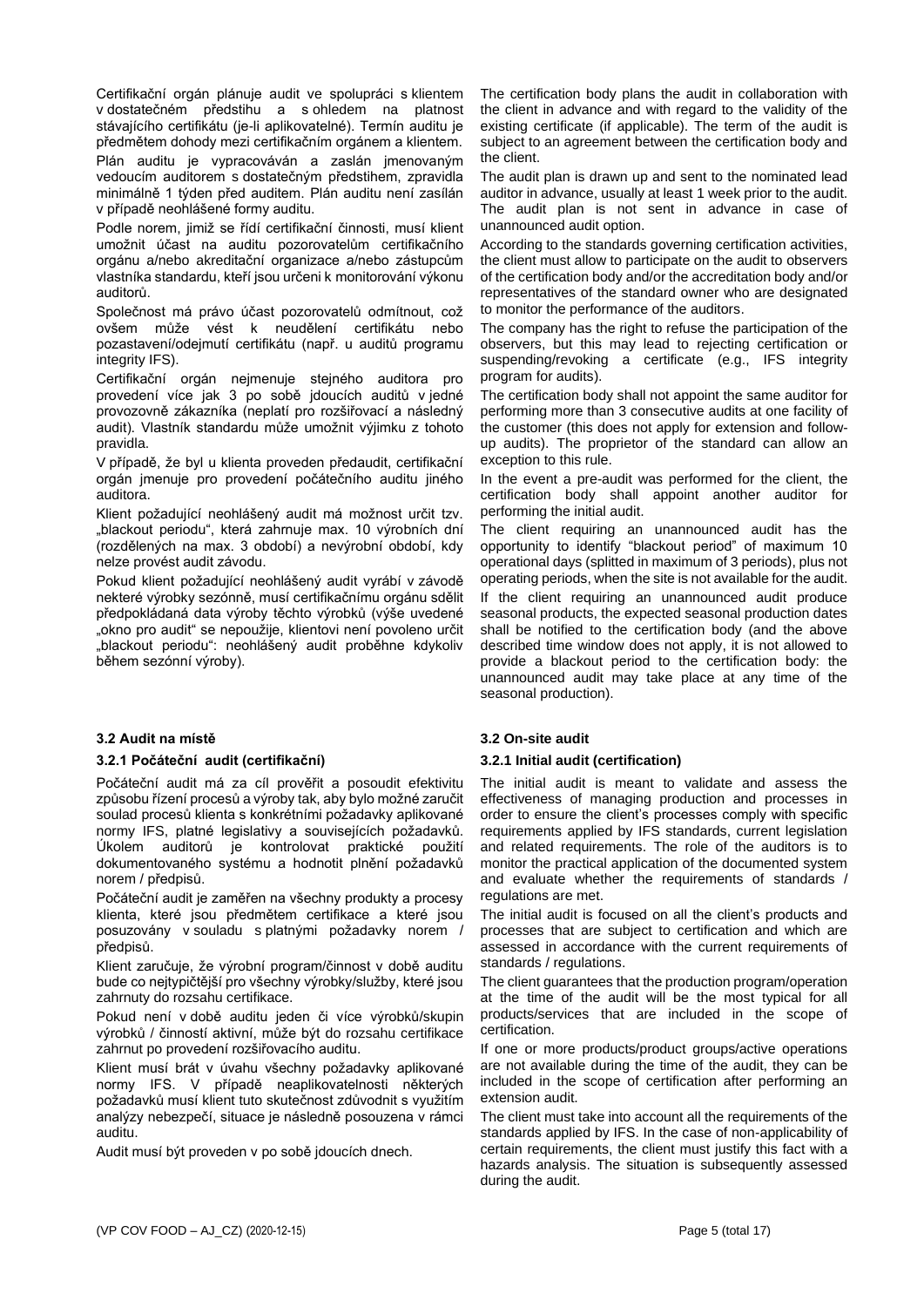Audit must be performed in consecutive days.

Každý audit začíná úvodním jednáním za účasti vedení společnosti a auditního týmu. Hlavní cíle úvodního jednání, které řídí vedoucí auditor, jsou následující:

- představit auditní tým a společnost;
- potvrdit rozsah, plán a cíle auditu (včetně možných vyloučení);
- potvrdit agendu auditu, včetně plánování výroby a organizace přestávek, termín průběžných a závěrečného jednání s vrcholovým managementem;
- stanovit komunikační vazby;
- vysvětlit proces posuzování a auditu (inspekce celého závodu, 1/3 3 (resp. 2/3 for IFS Global Markets) času auditu ve výrobě, sledování procesů, rozhovory se zaměstnanci, atd.);
- vysvětlit kategorie odchylek a neshod;
- vysvětlit úlohu účastníků (klíčový personál klienta a dalších účastníků auditu ze strany certifikačního orgánu např. witness auditora);
- sdělit, že audit je založen na procesu vzorkování;
- vysvětlit důsledky možných výstupů z auditu;
- potvrdit důvěrnost informací a možnosti odvolání, pokud jde o průběh auditu nebo závěry z auditu;
- potvrdit proces podávání zpráv (pre-report a akční plán budou zaslány společnosti během 2 týdnů od data auditu);
- potvrdit informace uvedené v žádosti o certifikaci a vysvětlit body, které nejsou jasné, přezkoumat plán závodu a organizační strukturu;
- odpovědět na všechny otázky zákazníka.

V průběhu auditu shromažďuje auditní tým důkazy o shodě s požadavky relevantní normy IFS prostřednictvím kontroly dokumentů, přímého pozorování činností a rozhovorů s odpovědnými osobami a provozním personálem.

Auditní tým používá kontrolní seznam požadavků (checklist), který byl zpracován předem a slouží jako vodítko, ale není závazným dokumentem. (Tým může provádět i zkoumání, která nevycházejí explicitně z kontrolního seznamu).

V průběhu auditu musí klient plně spolupracovat s auditním týmem. Zejména:

- musí týmu umožnit přístup do všech prostor, ve kterých jsou prováděny aktivity relevantní pro certifikaci a umožnit týmu rozhovory s pracovníky;
- na základě právních požadavků týkajících se zdraví, bezpečnosti a hygieny na pracovišti, poskytne společnost auditnímu týmu podrobné informace o specifických rizicích, která mohou hrozit, a informuje je o preventivních a mimořádných opatřeních;
- poskytne auditnímu týmu potřebné osobní ochranné pomůcky;

## **3.2.2 Průběh auditu 3.2.2 The course of the audit**

Each audit begins with an introductory session with the participation of company management and the audit team. The main objectives of the initial meeting, which is run by the lead auditor, are:

- introducing the audit team and company;
- confirming the scope, schedule, and objectives of the audit (including possible exclusions);
- confirming the agenda of the audit, including production planning and organizing breaks, dates for interim meetings and the final meeting with senior management;
- establishing communication links;
- explaining the process of assessment and auditing (inspecting the entire plant, 1/3 (resp. 2/3 fro IFS Global Markets) of the time of the audit in production, monitoring processes, interviews with staff, etc.);
- explaining categories of deviations and nonconformities;
- explaining the roles of the participants (key personnel of the client and other participants in the audit from the certification body, such as a witness auditor);
- providing information that the audit is based on the sampling process;
- explaining the consequences of the possible outcomes of the audit;
- confirming the confidentiality of information and the possibility of making an appeal regarding the course of the audit or audit conclusions;
- confirming the reporting process (the pre-report and action plan will be sent to the company within 2 weeks from the date of the audit);
- confirming the information given in the application for certification and explaining the points that are unclear, reviewing the layout of the plant and organizational structure;
- answering all customer questions.

During the audit, the audit team shall gather evidence of conformity with the relevant requirements of IFS standards by scrutinizing documents, by directly observing activities, and from interviews with operating personnel and the people in charge.

The audit team uses a checklist of requirements that was prepared in advance and is used as a guide, but it is not a binding document. (The team may also carry out an examination not explicitly based on the checklist).

During the audit, the client must fully cooperate with the audit team. In particular:

- it must allow the team access to all areas in which the activities relevant for certification are carried out and to allow the team to interview the staff;
- based on legal requirements related to occupational health and safety in the workplace, the company shall provide the audit team detailed information about specific risks that could arise, and inform them about preventive and emergency measures;
- it must provide the audit team the necessary personal protective equipment;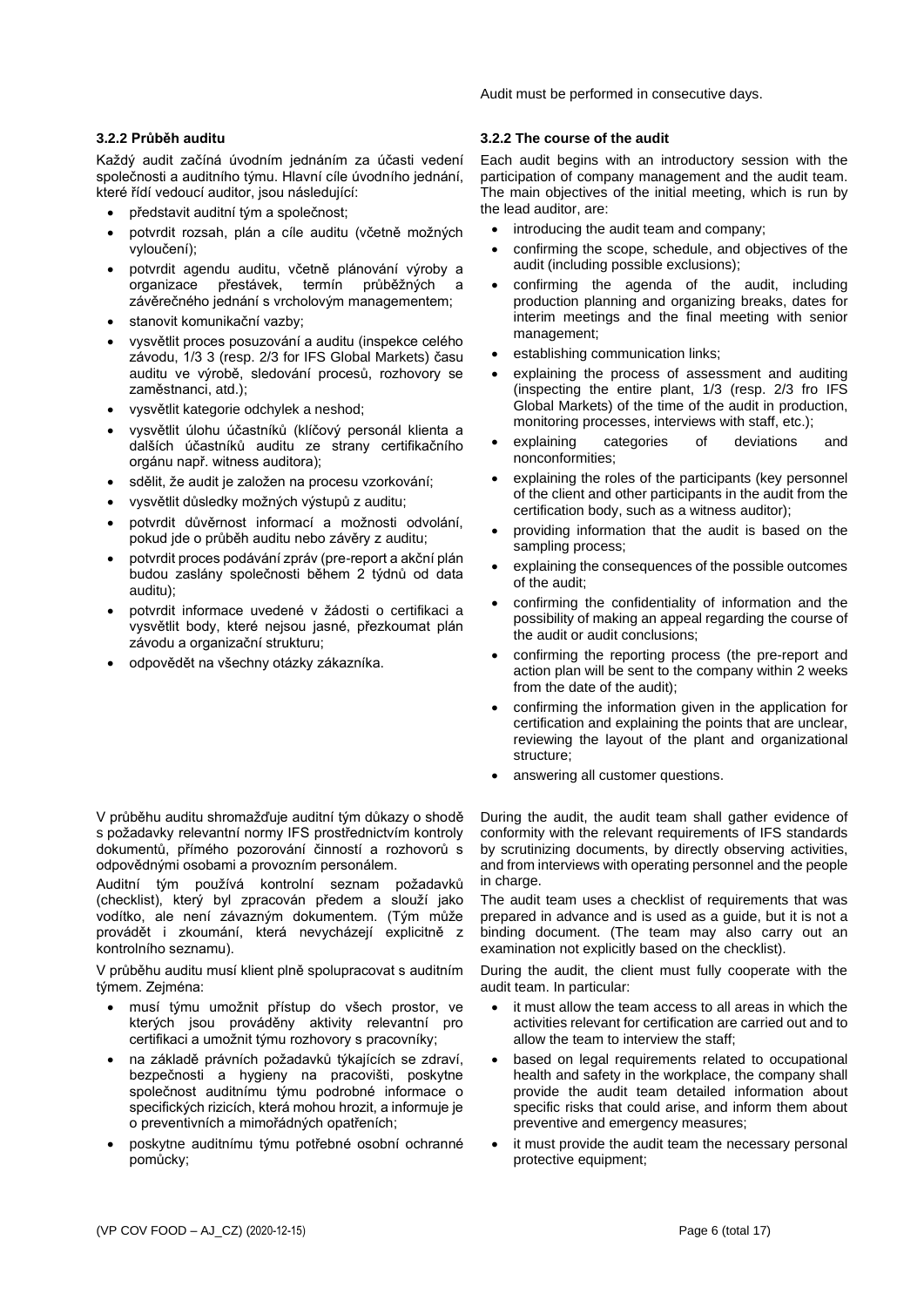• poskytne auditnímu týmu dokumenty nezbytné pro audit (manuály, postupy, údaje, programy, atd.) i záznamy stanovené dle požadavků normy.

Auditu se mohou v případě požadavku klienta účastnit případní externí konzultanti, nemohou však nahrazovat odpovědné osoby klienta v jejich funkci.

**3.2.3** Audit podle uvedených norem lze vzájemně kombinovat s audity systémů managementu nebo audity podle jiných norem (např. BRC) za předpokladu naplnění všech požadavků jednotlivých norem a kvalita auditu nesmí být touto kombinací nijak negativně ovlivněna.

**3.2.4** Po skončení auditu je klient v závěrečném jednání informován auditním týmem o výsledku auditu.

Klient obdrží písemně souhrnnou zprávu s předběžným stupněm získané certifikace a s pokyny pro vyplnění a zaslání akčního plánu. V rámci souhrnné zprávy je klientem odsouhlasen i text oblasti certifikace, který bude následně uveden ve zprávě z auditu a na certifikátu (bude-li vystaven).

Dále klient obdrží do 14 dní od data auditu písemně předběžnou zprávu a akční plán s uvedením odchylek a neshod identifikovaných v průběhu auditu a předběžným stupněm získané certifikace vyjádřeným dosaženým skóre. Zpráva je vypracována v angličtině a případně i lokálním jazyce, přinejmenším pokud jde o části týkající se odchylek a neshod. Konečná zpráva z auditu bude vydána spolu s certifikátem.

## **3.2.5 Klasifikace odchylek a neshod, určení celkového skóre**

IFS norma vyjadřuje výsledky formou skóre a určuje minimální procento získaných bodů, které je zapotřebí dosáhnout k získání "Základní úrovně" (≥ 75% a < 95%) nebo "Vyšší úrovně" ((≥ 95%). Auditor určuje celkové skóre tak, že hodnotí a klasifikuje míru naplnění každého požadavku a aplikuje příslušné skóre na základě následující definice:

- **A** plná shoda s požadavkem specifikovaným v normě (20 bodů)
- **B** (odchylka) téměř plný shoda s požadavkem specifikovaným v normě, ale malá odchylka byla zjištěna (15 bodů)
- **C** (odchylka) pouze malá část požadavku byla splněna (5 bodů)
	- Poznámka: "C" scoring není možný u KO požadavků
- **D** (odchylka) požadavek standardu nebyl implementován (-20 bodů)

**Velká neshoda (Major non-conformity)** - podstatné nesplnění požadavku standardu, který zahrnuje bezpečnost potravin a/nebo právní požadavky země výroby a určení. Velká neshoda může být také udělena, pokud může zjištěná neshoda vést k vážnému ohrožení zdraví (-15% bodů z celkového možného skóre).

Poznámka: Velká neshoda může být udělena na jakýkoli požadavek, který není definován jako KO požadavek.

**KO (Knock Out) neshoda** - pokud v průběhu auditu auditor zjistí, že tyto požadavky nejsou klientem splněny (hodnocení KO požadavku je D), což má za následek neudělení certifikace (-50% bodů z celkového možného skóre).

it must provide the audit team the documents necessary for the audit (manuals, procedures, data, programs, etc.) and records required by the standard.

Any external consultants requested by the client may participate in the audit but may not substitute for the person put in charge by the client.

**3.2.3** According to the specified standards, the audit can be combined with management system audits or audits according to other standards (e.g. BRC) provided all requirements of the particular standards are fulfilled and the quality of the audit must not be negatively influenced by this combination.

**3.2.4** After the audit is concluded, the client shall be informed about the results by the audit team in a final meeting.

The client shall receive a written summary report with the preliminary degree of the certification obtained with instructions concerning completing and dispatching the action plan. As part of the summary report, the client will approve the text of the area of certification, which will then be reproduced in the audit report and certificate (if issued).

The client will furthermore receive the written preliminary report and action plan within 14 days with the deviations and nonconformities identified during the audit and the preliminary level of certification obtained expressed by the score achieved. The report will be written in English and possibly in the local language, at least with regards to the part related to deviations and nonconformities. The final audit report will be issued together with the certificate.

## **3.2.5 Classification of deviations and nonconformities, determining the total score**

IFS standard expresses the results in the form of a score and determines the minimum percentage of points needed to achieve the "Basic Level" (≥ 75% and < 95%) or "Higher Level" ((≥ 95%). The auditor determines the overall score to evaluate and classify the degree of fulfilling each requirement and applies the appropriate score based on the following definitions:

- full compliance with the requirements specified in the standard (20 points)
- **B** (deviation) nearly full compliance with the requirements specified in the standard, but a small deviation was found (15 points)
- **C** (deviation) only a small part of the requirement was met (5 points)

Note: a "C" score is not possible for KO requirements

**D** (deviation) – a requirement of the standard has not been implemented (-20 points)

**Major nonconformity** – a significant lack of compliance with the standard, which includes the food safety and/or regulatory requirements of the country of production and designation. A major nonconformity may also be scored if the nonconformity is found to lead to serious health problems (-15% of the points from the total possible score).

Note: A major nonconformity may be scored for any requirement not defined as a KO requirement.

**KO (Knock Out) nonconformity** – if during the audit the auditor finds that these requirements are not met by the client (the value of the KO requirement is D), resulting in the rejection of certification (-50% of the points from the total possible score).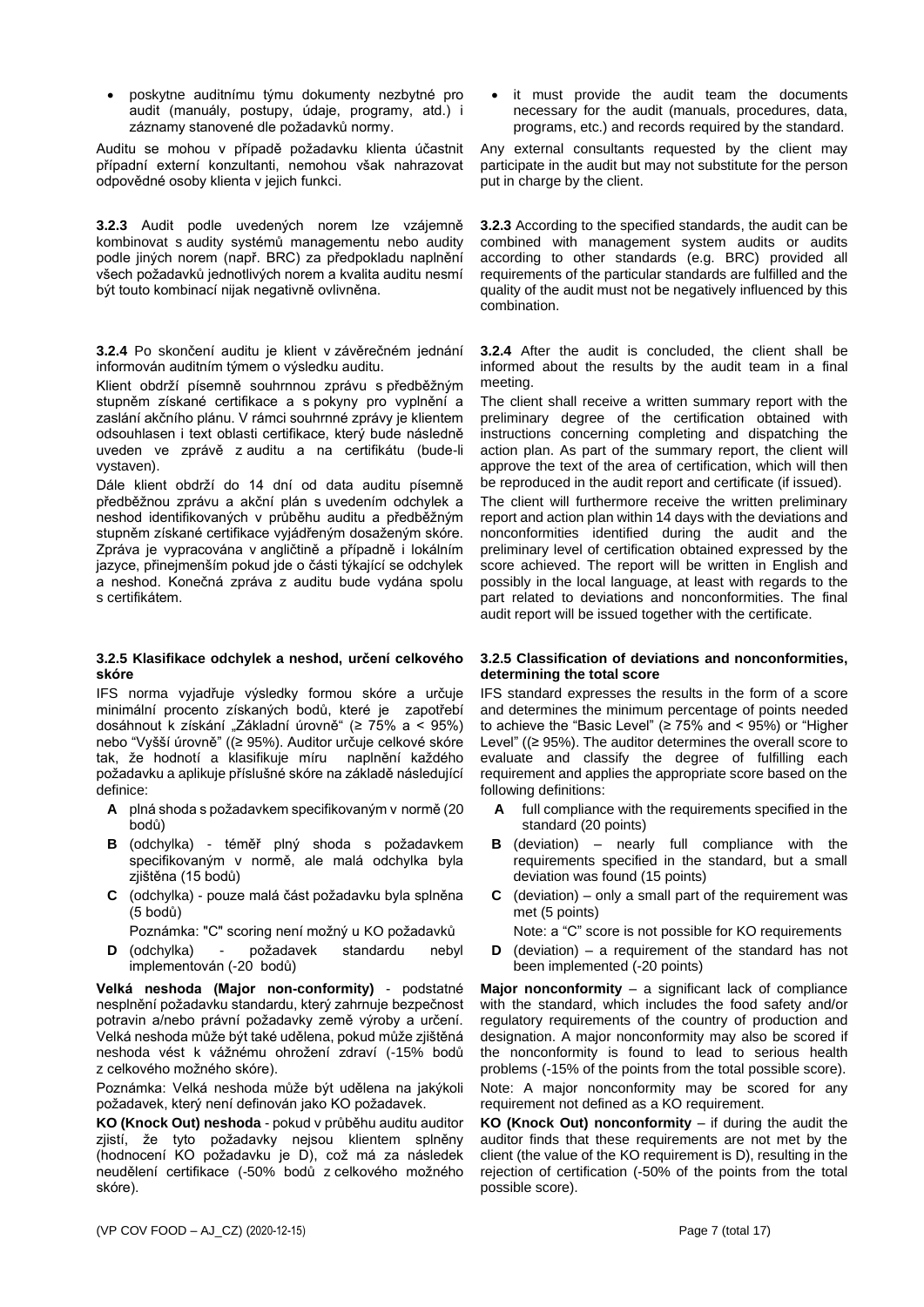*Pozn.: Klasifikace odchylek a neshod aplikovaná v rámci auditu podle požadavků standardů IFS Global Markets je odlišná, viz příslušný standard*

# **3.2.6 Akční plán**

Klient obdrží nejpozději do 14 dní od data auditu předběžnou zprávu a akční plán s uvedením odchylek a neshod včetně jejich popisu a klasifikace.

Klient musí do 14 dnů od obdržení předběžné zprávy a akčního plánu vypracovat a zaslat auditorovi návrh opatření k nápravě ke každé uvedené odchylce/neshodě, termín a osobu odpovědnou za provedení implementace uvedeného opatření. Auditor následně zhodnotí a schválí akční plán opatření k nápravě a integruje jej do konečné auditní zprávy. Pokud společnost stanovený termín nedodrží, musí absolvovat kompletní nový audit.

**3.2.7** Pokud je během auditu zjištěna max. 1 velká neshoda a celkové skóre je více než 75 %, proběhne v termínu od 6 týdnů do 6 měsíců kontrola odstranění neshody formou následného auditu (follow-up audit). Vydání certifikátu závisí na výsledcích následného auditu.

**3.2.8** Následný audit (Follow-up) je vyžadován ve zvláštních situacích, kdy výsledky auditu (výchozího nebo opakovaného) nebyly dostatečné k udělení certifikátu (viz výše). Během následného auditu na místě se auditor zaměřuje na implementaci opatření přijatá k nápravě velké neshody stanovené během předcházejícího auditu. Následný audit provádí stejný auditor, který prováděl audit, při kterém byla zjištěna velká neshoda.

V případě, že auditor následným auditem zjistí, že plnění požadavku normy není dostatečné, je třeba provést zcela nový audit, avšak ne dříve než 6 týdnů po následném auditu. Potvrzení odstranění velké neshody musí být vždy provedeno auditem na místě.

Pokud se klient rozhodne nepodstoupit následný audit, ale provést zcela nový audit, pak je jeho provedení možné, ne však dříve než 6 týdnů po předchozím auditu.

Není-li následný audit proveden v termínu do 6 měsíců, je třeba provést zcela nový audit.

**3.2.8** Pokud během certifikačního auditu vyjdou najevo závažná zjištění a tedy vydání certifikátu není možné (tzn. zjištění KO neshody; více než 1 velké neshody; nebo cekového skóre < 75% má za následek neudělení certifikace), oznámí certifikační orgán klientovi přerušení certifikačního auditu a doporučí se jeho změna na předaudit. Audit je vždy dokončen včetně vystavení zprávy, určení celkového dosaženého skóre a uvedení odchylek a neshod v rámci akčního plánu.

Opět smí být proveden pouze jeden předaudit. Pokud se klient pro předaudit rozhodne, je s ním sjednán další postup. Nový certifikační audit je možné provést až po odstranění zjištěných neshod.

**3.2.9** Náklady na počáteční, obnovovací (viz níže), rozšiřovací i následný audit se řídí platným ceníkem. Pokud *Note.: Classification of deviations and nonconformities applied within audit according to requirements of IFS Global Markets standards differs, see respective standard.*

# **3.2.6 Action plan**

Within 14 days of the date of the audit, the client will receive a preliminary audit report and action plan with the identified deviations and nonconformities, including their description and classification.

Within 14 days of receiving the preliminary report and action plan, the client shall prepare and send to the auditor a draft of corrective measures for each specified<br>deviation/nonconformity, the date, and the person deviation/nonconformity, the responsible for implementing these measures. The auditor will then reviews and approve the action plan of corrective measures and integrate it into the final audit report. If the company fails to comply with this deadline, it must undergo a completely new audit.

**3.2.7** If no more than 1 major nonconformity is found during the course of the audit and the total score is more than 75%, a follow-up audit will be performed from 6 weeks to 6 months to check for the removal of the nonconformity. Issuing the certificate depends on the results of the follow-up audit.

**3.2.8** A follow-up audit is required in special circumstances where the results of the audit (initial or repeat) were not sufficient to grant the certificate (see above). During the onsite follow-up audit, the auditor will focus on the implementation of the measures taken to correct a major nonconformity found during the previous audit. The auditor who performed the audit that discovered the major nonconformity shall also perform the follow-up audit.

If during the follow-up audit the auditor determines that compliance with the requirement of the standard is insufficient, it will be necessary to perform a completely new audit, but no earlier than 6 weeks after the follow-up audit of the audit. Confirming the elimination of the major nonconformity must always be done with an on-site audit.

If the client decides not to undergo a follow-up audit, rather a whole new audit, then this option is available, but no earlier than 6 weeks after the previous audit.

If the follow-up audit does not occur within 6 months, an entirely new audit must be performed.

**3.2.8** If a serious issue comes to light during the certification audit, then no certificate can be issued (i.e. discovering a KO nonconformity; more than 1 major nonconformity; or a total score < 75% will result in the rejection of certification). The certification body shall notify the client of the suspension of the certification audit and recommend it be changed to a preaudit. An audit is always completed, including issuing a report, determining the total score achieved, and indicating deviations and nonconformities in the action plan.

Only one pre-audit may be repeated. If the client chooses the pre-audit, the next steps must then be agreed.

A new certification audit can be performed only after the identified nonconformities have been removed.

**3.2.9** The costs for initial, renewal (see below), extension and follow-up audits are given in the price list. If the results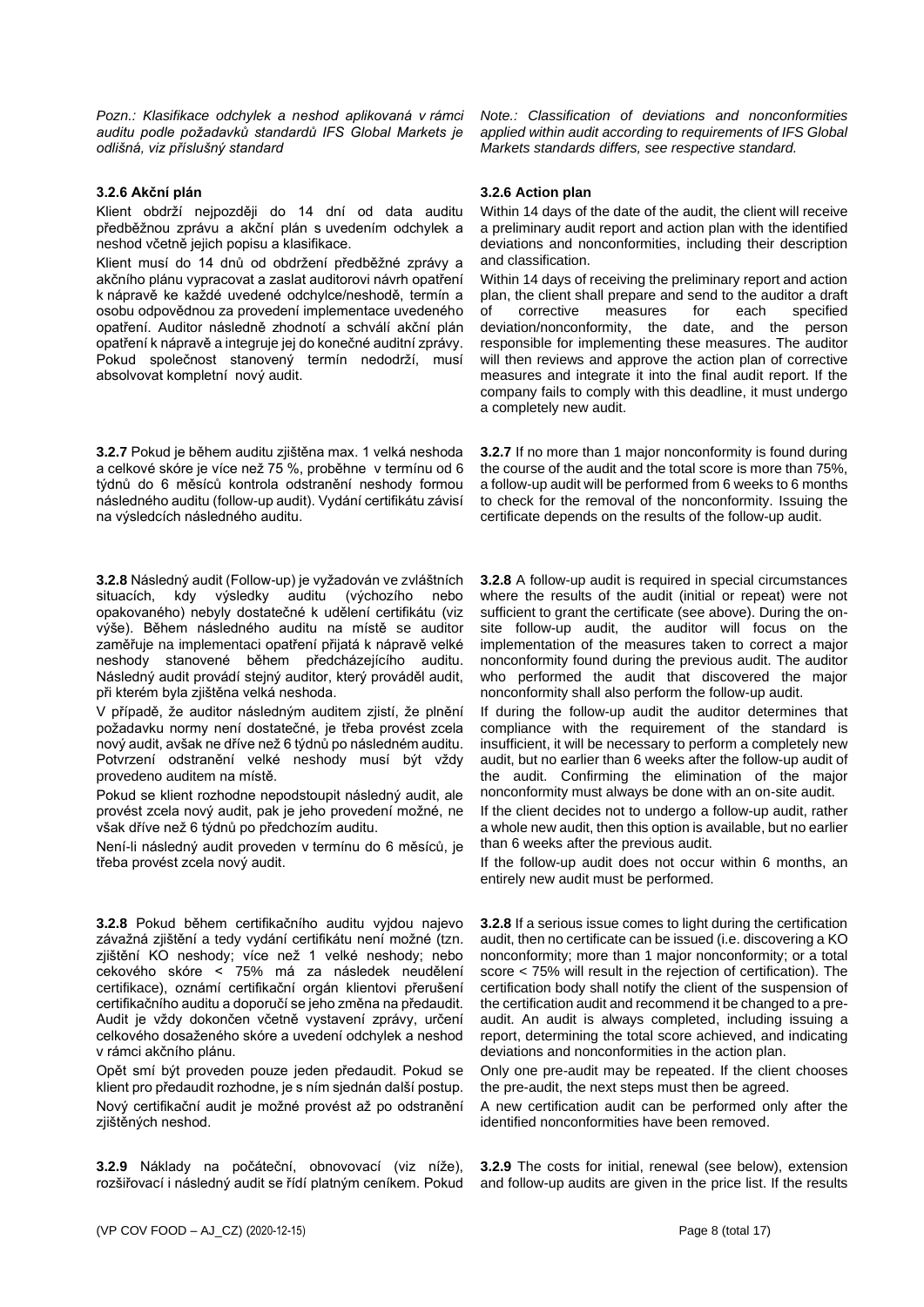je na základě výsledku počátečního nebo obnovovacího auditu požadováno provedení následného auditu, klientovi jsou vždy vyúčtovány dodatečné náklady, které vznikly certifikačnímu orgánu v souvislosti s následným auditem.

**3.2.10** Bez ohledu na výsledek auditu je klientovi certifikačním orgánem účtován roční poplatek majiteli normy IFS. Certifikační orgán je k výběru poplatku oprávněn na základě smlouvy s IFS Management GmbH.

## **3.3 Udělení certifikátu, obnovovací, rozšiřovací a speciální audity**

**3.3.1** Předpokladem pro udělení certifikátu je prověření účinnosti systému klienta se zřetelem na prokázané plnění daných požadavků na základě příslušné normy formou výše popsaného postupu certifikace, uzavřeného s pozitivním výsledkem.

**3.3.2.1** Na základě kladného průběhu celého procesu certifikace a kladného posouzení v rámci interních postupů TÜV SÜD Czech rozhoduje certifikační orgán o udělení certifikátu. Po přezkoumání auditní dokumentace případu oprávněnou osobou certifikačního orgánu je vydáno rozhodnutí o udělení/neudělení certifikace. Nutnou podmínkou pro udělení certifikátu je odsouhlasení všech navržených nápravných opatření.

**3.3.2.2** Doba platnosti certifikátu činí 1 rok a 8 od auditu. Před uplynutím doby platnosti se provádí obnovovací (recertifikační) audit pro prodloužení platnosti certifikace o další 1 rok.

Certifikační orgán zašle klientovi na jeho adresu originály certifikátů v dohodnutém počtu a požadovaných jazykových mutacích. Certifikát může být předán i osobně. Podmínkou je uhrazení všech splatných pohledávek TÜV SÜD Czech vůči klientovi.

Udělený certifikát zůstává vlastnictvím certifikačního orgánu. Certifikační orgán může v oprávněných případěch rozhodnout o ukončení platnosti, odejmutí a pozastavení certifikátu podle podmínek uvedených v odst. 4.4.

Bez ohledu na výsledek auditu a po ukončení certifikačního procesu vloží certifikační orgán informace o certifikované společnosti a auditu, včetně zprávy z auditu, akčního plánu a certifikátu (je-li vystaven) na IFS Audit portal na [www.ifs](http://www.ifs-certification.com/)[certification.com.](http://www.ifs-certification.com/)

# **3.3.3 Obnovovací (Recertifikační) audity 3.3.3 Renewal (recertification) audits**

Obnovovací audity jsou prováděny po počátečním auditu. Perioda, ve které se obnovovací audit provádí je uvedena na certifikátu. Audit se provádí před skončením platnosti certifikátu tak, aby platnost nového certifikátu navazovala na předchozí.

Obnovovací audit představuje plný audit klienta a jeho výsledkem je vydání nového certifikátu. Během auditu jsou auditorem posuzovány všechny požadavky normy a zvláštní pozornost je věnována odchylkám a neshodám zjištěným při předchozím auditu stejně tak jako účinnosti a implementaci nápravných a preventivních opatření stanovených v rámci plánu opatření k nápravě.

of an initial or renewal audit require a follow-up audit, the client shall be charged the additional costs incurred by the certification body in relation to the follow-up audit.

**3.2.10** Regardless of the outcome of the audit, the client will be charged by the certification body the annual fee of the proprietor of the IFS standard. The certification body is authorized to collect this fee under its contract with IFS Management GmbH.

### **3.3 Issuing the certificate, renewal, extension and special audits**

**3.3.1** The prerequisite for issuing the certificate is an examination of the efficiency of the client's system with respect to the proven fulfillment of the given requirements, based on the relevant standard through the certification procedure described above, concluded with positive results.

# **3.3.2 Udělení certifikátu 3.3.2 Issuing the certificate**

**3.3.2.1** Based on the positive course of the entire certification process and a positive assessment within the context of the internal procedures of TÜV SÜD Czech, the certification body shall decide on issuing the certificate. After the audit documentation of the case is reviewed by authorized person of the certification body, the decision whether to grant/reject certification is issued. A necessary precondition for granting the certificate is the approval of all proposed corrective measures.

**3.3.2.2** The certificate is valid for 1 year and 8 weeks after the audit. A renewal audit performed before the expiration date will extend the validity of certification 1 more year.

The certification body will send the client to its address the originals of certificates in the agreed number and requested languages. The certificate may be delivered in person. The prerequisite is the payment of all outstanding claims TÜV SÜD Czech has with the client.

The issued certificate remains the property of the certification body. The certification body may, where warranted, decide to terminate, revoke or suspend the certificate under the conditions specified in paragraph 4.4.

Regardless of the outcome of the audit and after the completion of the certification process, the certification body will upload information about the certified company and audit, including the audit report, action plan, and the certificate (if issued), to the IFS Audit Portal [www.ifs](http://www.ifs-certification.com/)[certification.com.](http://www.ifs-certification.com/)

Renewal audits are carried out after the initial audit. The period in which the renewal audit is performed is indicated on the certificate. The audit is carried out before the expiration of the certificate so that the validity of the new certificate is linked to the previous one.

The renewal audit is a full audit of the client and the new certificate is issued based on its findings. During the audit, the auditor examines all the requirements of the standard and special attention is paid to deviations and nonconformities identified during the previous audit, as well as the effectiveness and implementation of the corrective and preventive measures set out in the plan for corrective measures.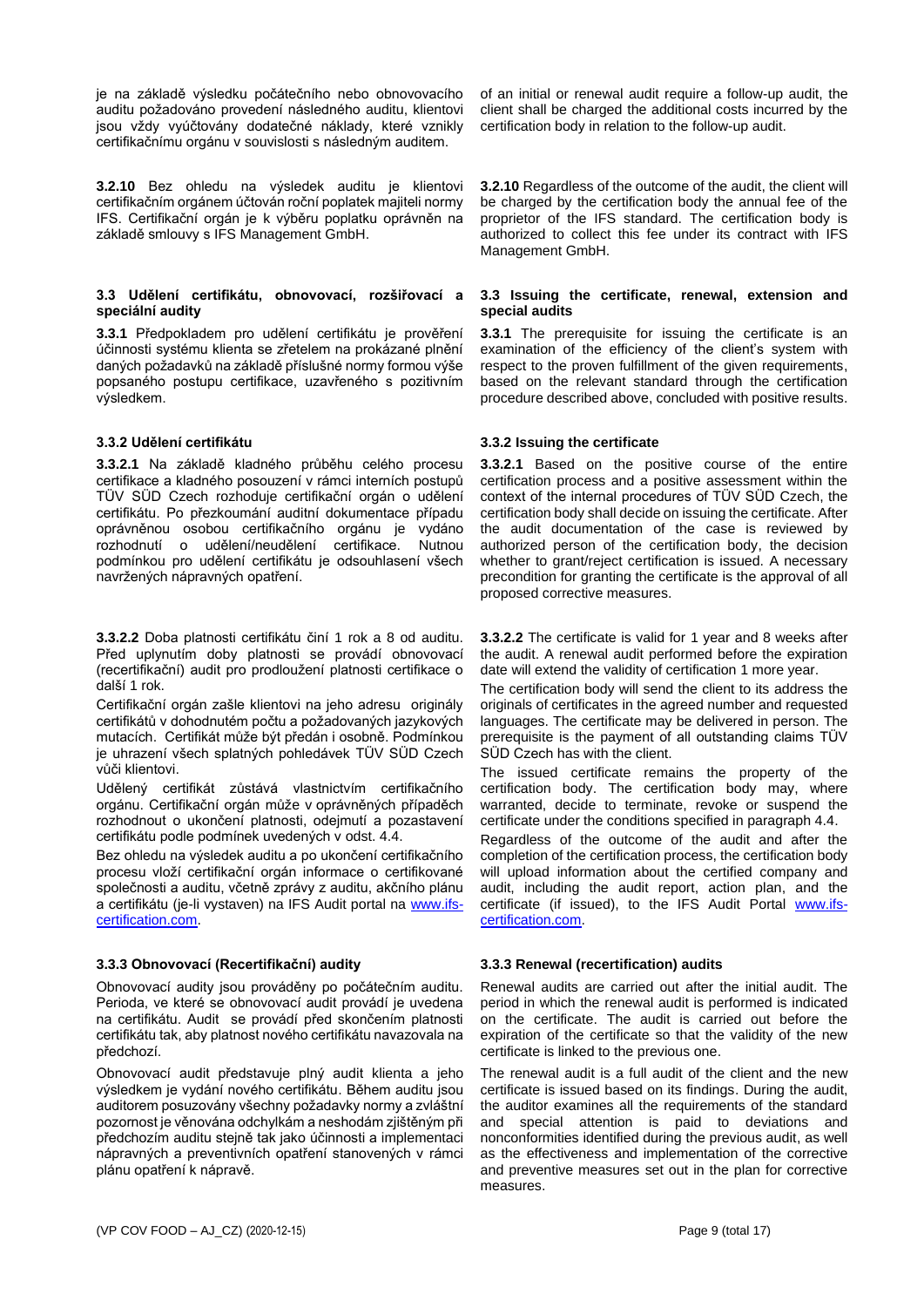Pokud úroveň požadavků hodnocených v předchozím auditu klasifikací "C" a/nebo "D" zůstává stejná, nebo pokud se zhoršuje, je auditor povinen požadavek posoudit v souladu s kapitolou IFS "Nápravná opatření" (udělení velké neshody).

Obnovovací audit musí být proveden nejdříve 8 týdnů před a nejpozději 2 týdny po datu výročí původního počátečního auditu. Klient odpovídá za udržování své certifikace.

Průběh auditu odpovídá odstavcům 3.2.2 až 3.2.10 těchto podmínek, certifikát je vydáván v souladu s bodem 3.3.2.

### **3.3.4 Rozšiřovací audit**

Rozšiřovací audit na místě je prováděn v době platnosti stávajícího certifikátu tzn. mezi dvěma kompletními audity (počátečním a obnovovacím, nebo mezi dvěma obnovovacími). Provádí se ve zvláštní situaci, kterou je například zavedení nových produktů a/nebo procesů, které mají být zahrnuty do rozsahu auditu, anebo pokaždé, má-li dojít ke změně rozsahu certifikace uvedené na certifikátu. V případě, že taková situace nastane, klient neprodleně informuje certifikační orgán, který stanoví požadavky na audit a odpovídající dobu trvání auditu. Podmínky pro kladný výsledek rozšiřovacího auditu jsou stejné, jako v případě normálního auditu. Pokud jsou výsledky pozitivní, je vystaven nový certifikát s novou oblastí certifikace a stejným datem platnosti certifikátu. Pokud jsou výsledky negativní (velká neshoda; KO), je audit považován za neúspěšný a certifikát je pozastaven (viz článek 4.4.3), přestože předchozí kompletní audit byl dokončen.

## **3.3.5 Speciální audit**

Speciální audit může být prováděn certifikačním orgánem u jím certifikovaných společností kdykoliv s cílem ověřování trvalé shody s požadavky na certifikaci (např. potřeba prošetření stížnosti, v případě změny či při okolnostech, které naznačují porušení kvality a/nebo bezpečnosti produktů - oznámené stahování výrobků z trhu, apod.). Audity mohou mít podobu ohlášené nebo neohlášené návštěvy, a mohou být provedeny jako kompletní nebo částečný audit.

Průběh auditu odpovídá odstavcům 3.2.2 až 3.2.10 těchto podmínek.

**3.3.6** V případě, že se při obnovovacím, nebo rozšiřovacím, nebo speciálním auditu prokáže, že některé předpoklady pro pokračování certifikace procesu nejsou klientem uplatňovány (KO požadavek normy je klasifikován "D" nebo je zjištěna 1, anebo více než 1 velká neshoda v souvislosti s plněním požadavku normy), postupuje certifikační orgán v souladu s články 4.4.2 nebo 4.4.3.

## **4. Všeobecné podmínky 4. General conditions**

**4.1.1** Certifikační orgán se zavazuje, že bude se všemi informacemi o organizaci klienta zacházet jako s důvěrnými a že je využije pouze k dohodnutému účelu. Dodané podklady nebudou předávány třetím osobám. Výjimkou je pouze předání zprávy z auditu rozhodčímu místu v případě sporu a předání vyžadovaných podkladů kompetentnímu úřadu, akreditačnímu orgánu nebo zástupci vlastníka příslušného certifikačního schématu, jak vyžaduje If the level of requirements evaluated in the previous audit of the classification "C" and/or "D" remains the same or worsens, the auditor is obliged to judge the requirement in accordance with the IFS chapter "corrective measures" (granting a major nonconformity).

The renewal audit must be carried out at least 8 weeks before and no later than 2 weeks after the anniversary date of the original initial audit. The client is responsible for maintaining its certification.

This audit follows paragraphs 3.2.2 to 3.2.10 of these Terms and Conditions; the certificate is issued in accordance with paragraph 3.3.2.

### **3.3.4 Extension audit**

An extension on-site audit is carried out during the term of the existing certificate, i.e. between two complete audits (initial and renewal, or between two renewal audits). It is carried out during a special situation where, for example, new products and/or processes are introduced and are to be included within the scope of the audit, or whenever a change in the scope of certification affects the certificate. In the event that this situation occurs, the client shall immediately inform the certification body, which will determine the requirements for the audit and corresponding date for the audit. The prerequisites for a positive outcome of the extension audit are the same as in the case of a normal audit. If the outcome is positive, the new certificate will be issued with the new scope of certification and the same date of validity. If the outcome is negative (major nonconformity; KO), the audit will be considered unsuccessful and the certificate suspended (see article 4.4.3), even though a previous full audit had been completed.

### **3.3.5 Special audit**

A special audit can be carried out by the certification body for companies certified by it at any time in order to monitor continued compliance with the certification requirements (e.g. the need to investigate a complaint, or in the case of a change or circumstances that indicate a breach of the quality and/or safety of the products – announced recalls, etc.). Audits may take the form of announced or unannounced visits, and can be carried out as a complete or partial audit. The audit follows paragraphs 3.2.2 to 3.2.10 of these Terms and Conditions.

**3.3.6** If a renewal, extension, or special audit reveals that some of the prerequisites for continuing the certification of the process are not being applied by the client (the KO requirement of the standard is classified "D" or 1 or more major nonconformities are discovered in connection with complying with the requirement), the certification body shall proceed in accordance with articles 4.4.2 or 4.4.3.

### **4.1 Povinnosti a odpovědnost certifikačního orgánu 4.1 Duties and responsibilities of the certification body**

**4.1.1** The certification body is obliged to handle all information about the client organization as confidential and use it only for the agreed purpose. Any material supplied will not be passed on to third parties. The only exception is submitting the audit report to arbitration in the event of a dispute and transferring documents required by the competent authority, accreditation body or representative of the certification scheme owner, as required by legislation or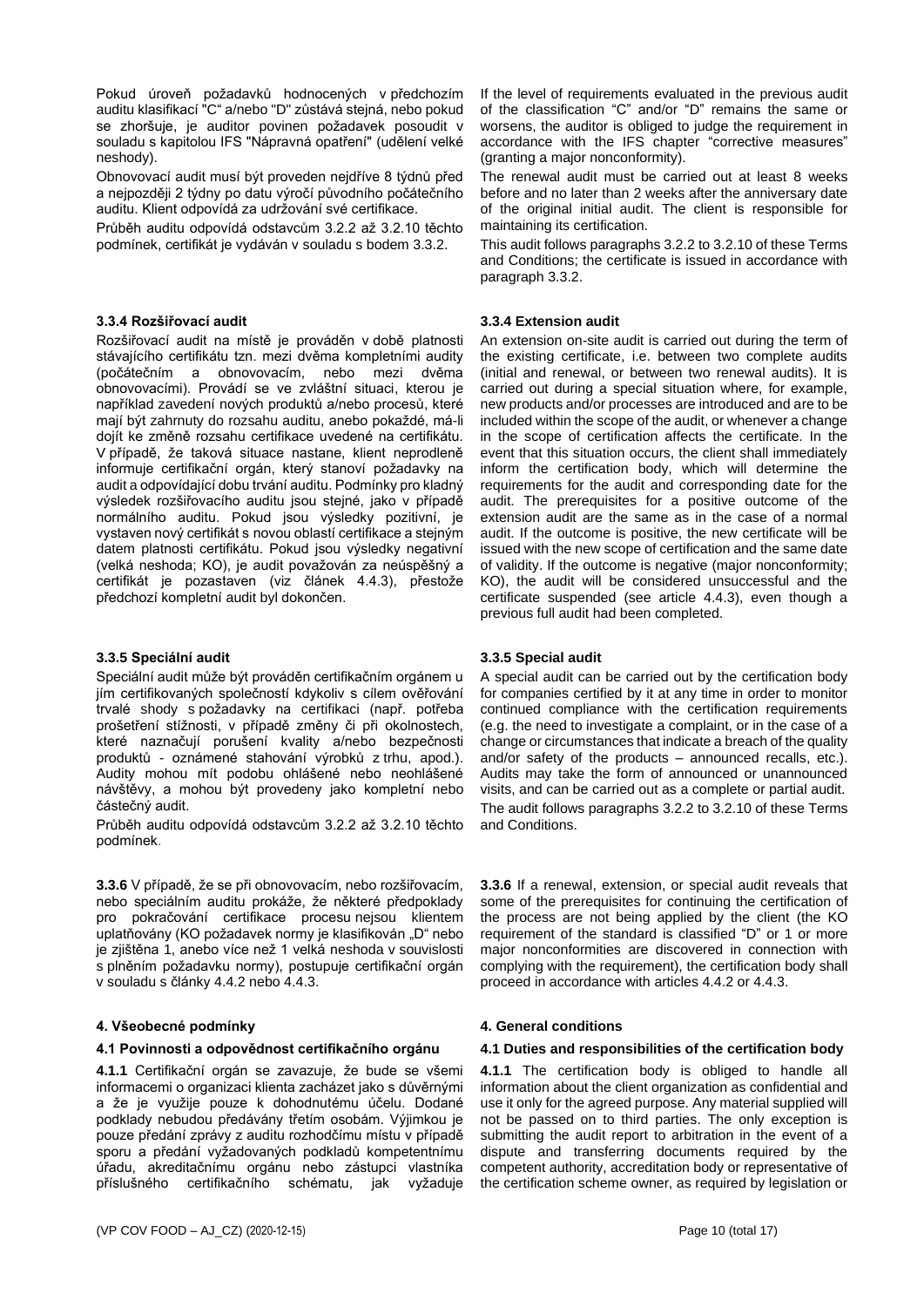legislativa nebo podmínky daného certifikačního schématu. Klient může certifikační orgán této povinnosti mlčenlivosti zprostit.

**4.1.2** Ručení certifikačního orgánu vůči klientovi nebo třetí osobě je stanoveno v souladu s českým obchodním právem. Certifikační orgán je povinen v rámci svých možností dbát na správné používání certifikace pro reklamní účely klienta.

**4.1.3** Auditní zprávy zůstávají majetkem klienta a nesmí být celé ani jejich části, poskytovány certifikačním orgánem třetím stranám bez předchozího písemného souhlasu klienta (kromě případů, kdy to vyžaduje zákon). Certifikační orgán musí uchovávat kopii zprávy o auditu po dobu pěti let.

**4.1.4** Certifikační orgán je povinnen pozastavit platnost certifikátu klienta na IFS Audit portalu nejpozději do 2 pracovních dnů po auditu během něhož byl KO požadavek normy klasifikován "D" nebo byla zjištěna jedna nebo více velkých neshod v souvislosti s plněním požadavku normy IFS.

**4.2.1** Klient se zavazuje vyhovět požadavkům na certifikaci a předložit všechny informace nezbytné pro jeho hodnocení.

**4.2.2** Klient včas oznámí certifikačnímu orgánu kontaktní osobu pověřenou jednat s auditory a umožní auditorům přístup do příslušných provozních prostor ve svém sídle a/nebo provozovně(-nách), které jsou předmětem auditu.

**4.2.3** Klient se zavazuje, následně po uzavření smlouvy a udělení certifikátu na prověřený systém/proces (viz odst. 3.3.2.2), dodržovat po dobu platnosti certifikace veškeré požadavky na proces stanovené standardy IFS a písemně sdělit certifikačnímu orgánu na adres[u food.cz@tuvsud.com](mailto:food.cz@tuvsud.com) nejpozději do 3 pracovních dnů všechny změny, které mohou ovlivnit schopnost klienta plnit požadavky na cetifikaci, to se týká zejména, ale ne pouze:

- důležitých změn v certifikovaném systému/procesu;
- významné změny produktů nebo způsobu jejich zpracování;
- změn firemní struktury a organizace;
- stahování výrobků z trhu;
- informace ze systému rychlého varovaní pro potraviny a krmiva (RASFF);
- porušení legislativy ve vztahu k výrobkům nebo činnosti klienta a případech, kdy je proti němu vedeno řízení ze strany státních orgánů, jeho zákazníků nebo spotřebitelů.

**4.2.4** Před každým obnovovacím auditem předá klient certifikačnímu orgánu k dispozici platné podklady certifikovaného procesu, jako je např. aktualizovaný vstupní dotazník (žádost o certifikaci).

the conditions of the certification scheme. The client may waive the certification body of this confidentiality obligation.

**4.1.2** Warranties given by the certification body to the client or to third parties shall be governed by Czech commercial law. The certification body is obliged within its capabilities to ensure the correct use of certification for the advertising purposes of the client.

**4.1.3** Audit reports shall remain the property of the client and may not be provided by the certification body, either wholly or partially, to third parties without the prior written consent of the client (except where required by law). The certification body shall keep a copy of the audit report for a period of five years.

**4.1.4** The certification body is required to suspend a client's certificate on the IFS Audit Portal no later than 2 working days after an audit has revealed that the requirement is a KO classified "D" or that one or more major nonconformities exist in connection with meeting the requirement of the IFS standard.

### **4.2 Povinnosti a odpovědnost klienta 4.2 Duties and responsibilities of the client**

**4.2.1** The client is obliged to meet the requirements for certification and present all information necessary for the evaluation.

**4.2.2** The client shall inform the certification body in time about the contact person authorized to work with the auditors and provide the auditors access to the relevant operational spaces in its headquarter and/or production facility(ies) to be audited.

**4.2.3** Following the conclusion of the contract and issue of the certificate for a proven system/process (see section 3.3.2.2), the client is obliged to fulfill during a period of validity of the certificate all requirements to the process set by IFS standards and give written notification to the certification body at the address [food.cz@tuvsud.com](mailto:food.cz@tuvsud.com) within 3 working days of any changes that may affect the client's ability to meet the requirements for certification. This especially applies, but is not limited to:

- important changes in the certified system/process;
- significant modification to the products or the treatment / processing methods;
- changes in the corporate structure and organization;
- withdrawing products from the market;
- information from the Rapid Alert System for Food and Feed (RASFF);
- legal violations in relation to the client's products or activities and whenever the authorities begin proceedings against it, its customers or consumers.

**4.2.4** Prior to every recertification audit, the client shall submit to e the certification body valid documentation of the certified system, e.g. an updated initial questionnaire (application for certification).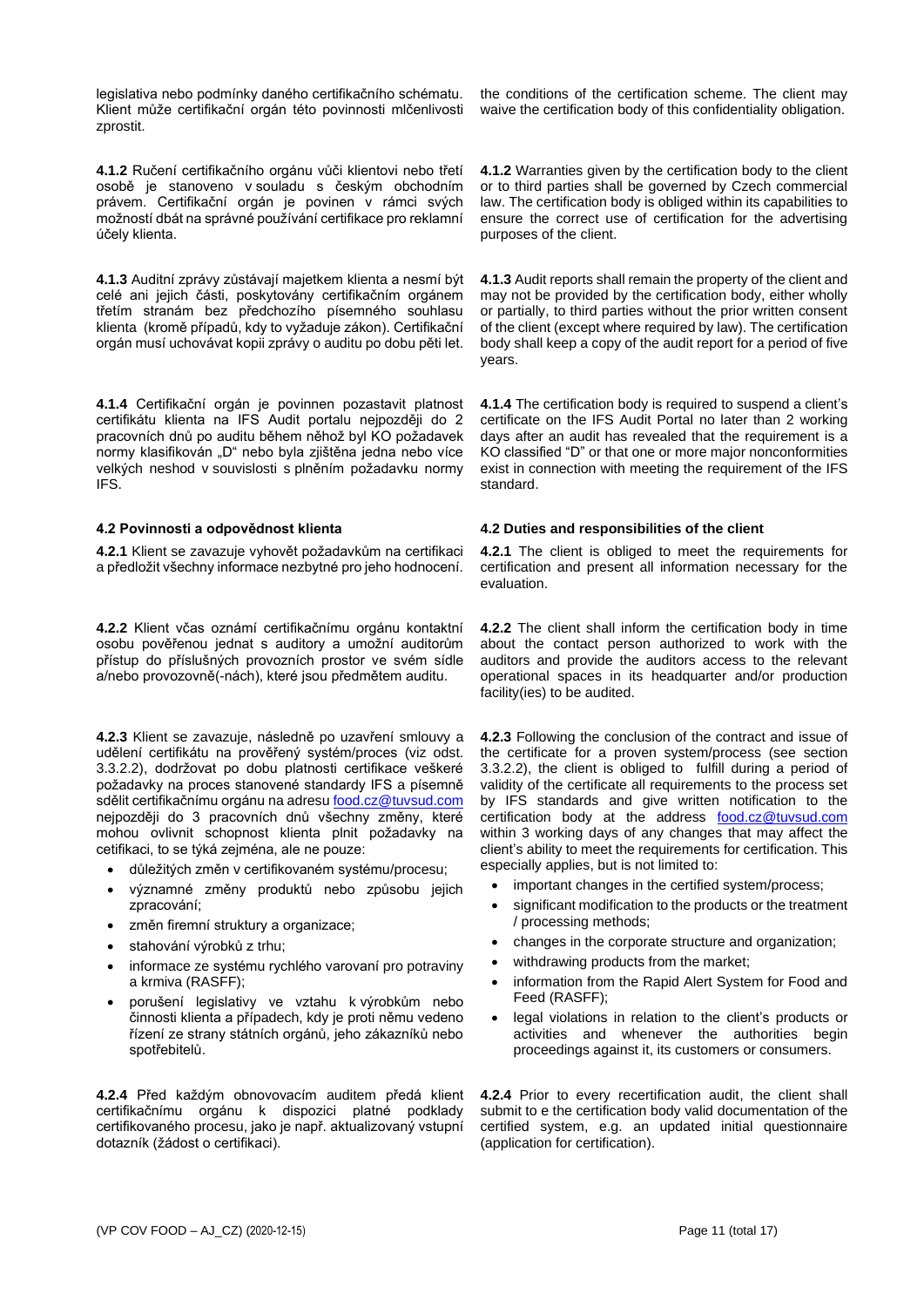**4.2.5** Klient se zavazuje vést záznamy o stížnostech týkajících se souladu certifikovaného procesu s požadavky předpisů, norem, požadavků zákazníků a dalších zainteresovaných stran a způsobu jejich odstranění. Současně se zavazuje zpřístupnit tyto záznamy certifikačnímu orgánu TÜV SÜD Czech.

**4.2.6** Klient bere na vědomí, že základní údaje o klientovi a udělené certifikaci jsou certifikačním orgánem vloženy do databáze IFS na IFS Audit portal, kde jsou dostupné obchodním řetězcům a dalším certifikovaným společnostem. Dostupné jsou následující informace:

- jméno a adresa společnosti
- jméno a adresa certifikačního orgánu
- jméno auditora
- rozsah auditu
- datum a doba trvání auditu
- dosažená úroveň v auditu
- datum vydání certifikátu a doba jeho platnosti.

Klient sám může udělit autorizaci ke zveřejnění detailních informací - zprávy z auditu a akčního plánu.

**4.2.7** Klient dává souhlas k tomu, aby informace, které se týkají procesu posuzování a hodnocení jeho systému managementu mohly být zpřístupněny jiným orgánům. Těmi je míněna skupina posuzovatelů a pozorovatelů ze strany akreditačního orgánu, majitele certifikačních schémat IFS<br>Management GmbH, respektive skupina řádně Management jmenovaných evaluátorů EA. Klient dává souhlas i k případné účastí této skupiny posuzovatelů v procesu samotného auditu, tedy tzv. witness auditu.

**4.2.8** Informace o ochraně osobních údajů ze strany IFS Management GmbH jsou uvedeny v Příloze 1 rámcové smlouvy mezi TÜV SÜD Czech a IFS Management GmbH jsou dostupné na [www.tuvsud.com/cs-cz/vseobecne-a](http://www.tuvsud.com/cs-cz/vseobecne-a-obchodni-podminky-terms-and-conditions)[obchodni-podminky-terms-and-conditions](http://www.tuvsud.com/cs-cz/vseobecne-a-obchodni-podminky-terms-and-conditions)

Informace o ochraně ochraně osobních údajů ze strany TÜV SÜD Czech jsou dostupné na [www.tuvsud.com/cs-cz/o](https://www.tuvsud.com/cs-cz/o-nas/gdpr-a-spolecenska-odpovednost/gdpr-a-bezpecnost-informaci)[nas/gdpr-a-spolecenska-odpovednost/gdpr-a-bezpecnost](https://www.tuvsud.com/cs-cz/o-nas/gdpr-a-spolecenska-odpovednost/gdpr-a-bezpecnost-informaci)[informaci](https://www.tuvsud.com/cs-cz/o-nas/gdpr-a-spolecenska-odpovednost/gdpr-a-bezpecnost-informaci)

**4.2.9** Klient musí umožnit vykonání Speciálního auditu, anebo witness auditu v rámci Programu integrity IFS a/nebo witness auditu prováděného auditorem akreditačního orgánu v rámci dozoru nad akreditací certifikačního orgánu.

## **4.3 Používání certifikátů TÜV SÜD Czech 4.3 The use of TÜV SÜD Czech certificates**

**4.3.1** Klient může certifikát používat k obchodním účelům např. jako důkaz pro třetí osoby a úřady, a to po dobu, kdy je držitelem platného certifikátu. Je zakázáno zavádějící používání certifikátu (např. úpravou či užitím pouze jeho části) nebo způsobem, který zakládá dojem vykonané certifikace výrobku.

Klient nebude používat svoji certifikaci procesu takovým způsobem, který by diskreditoval certifikační orgán, a nebude vydávat žádná prohlášení týkající se jeho certifikace produktu, které by certifikační orgán mohl považovat za zavádějící nebo neoprávněné.

**4.2.5** The client is obliged to keep records on complaints concerned with the compliance of the certification process with the requirements of regulations, standards, customer and other stakeholders requirements and information avbout their solving. The client is likewise obliged to make these records available to the certification body TÜV SÜD Czech.

**4.2.6** The client is aware that the certification body enters basic information about the client and its certification into the IFS database on the IFS Audit Portal, where it is available to retail chains and other certified companies. The following information is available:

- name and address of the company
- name and address of the certification body
- name of the auditor
- scope of the audit
- date and time of the audit
- level of audit reached
- date of issue of the certificate and its validity.

Only the client can grant authorization to disclose detailed information – audit report and action plan.

**4.2.7** The Client agrees that the information related to the process of assessment and evaluation of its management system can be available for other authorities. These authorities include a group of assessors and observers from the accreditation body, the owner of certification schemes IFS Management GmbH, a group of properly appointed EA evaluators, respectively. The Client also agrees with the possible presence of this group of evaluators in the actual process of the audit, i. e. the so-called witness audit.

**4.2.8** Information on data policy protection by IFS Management GmbH are listed in Annex 1 of framework agreement between TÜV SÜD Czech and IFS Management GmbH and are availeble on [www.tuvsud.com/cs](http://www.tuvsud.com/cs-cz/vseobecne-a-obchodni-podminky-terms-and-conditions)[cz/vseobecne-a-obchodni-podminky-terms-and-conditions](http://www.tuvsud.com/cs-cz/vseobecne-a-obchodni-podminky-terms-and-conditions) Information about data protection by TÜV SÜD Czech are available on [www.tuvsud.com/cs-cz/o-nas/gdpr-a](https://www.tuvsud.com/cs-cz/o-nas/gdpr-a-spolecenska-odpovednost/gdpr-a-bezpecnost-informaci)[spolecenska-odpovednost/gdpr-a-bezpecnost-informaci](https://www.tuvsud.com/cs-cz/o-nas/gdpr-a-spolecenska-odpovednost/gdpr-a-bezpecnost-informaci)

**4.2.9** The client shall enable the performance of the Special audit, or a witness audit as part of the IFS Integrity Program and/or witness audit performed by auditor of Accreditation Body in frame of surveillance on accreditation of Certification Body.

**4.3.1** The client can use the certificate for commercial purposes such as proof for third parties and the authorities, for as long as it holds a valid certificate. Misleading use of the certificate (e.g. modified or partial use) is forbidden, as are any means to give the impression of certification of the product.

The client will not use its process certification in a way that might discredit the certification body, and will not issue any declaration regarding its product certification which the

certification body may consider misleading or unauthorized. The certificate is valid only for the certificate owner and applies only to the processes indicated on it. It is not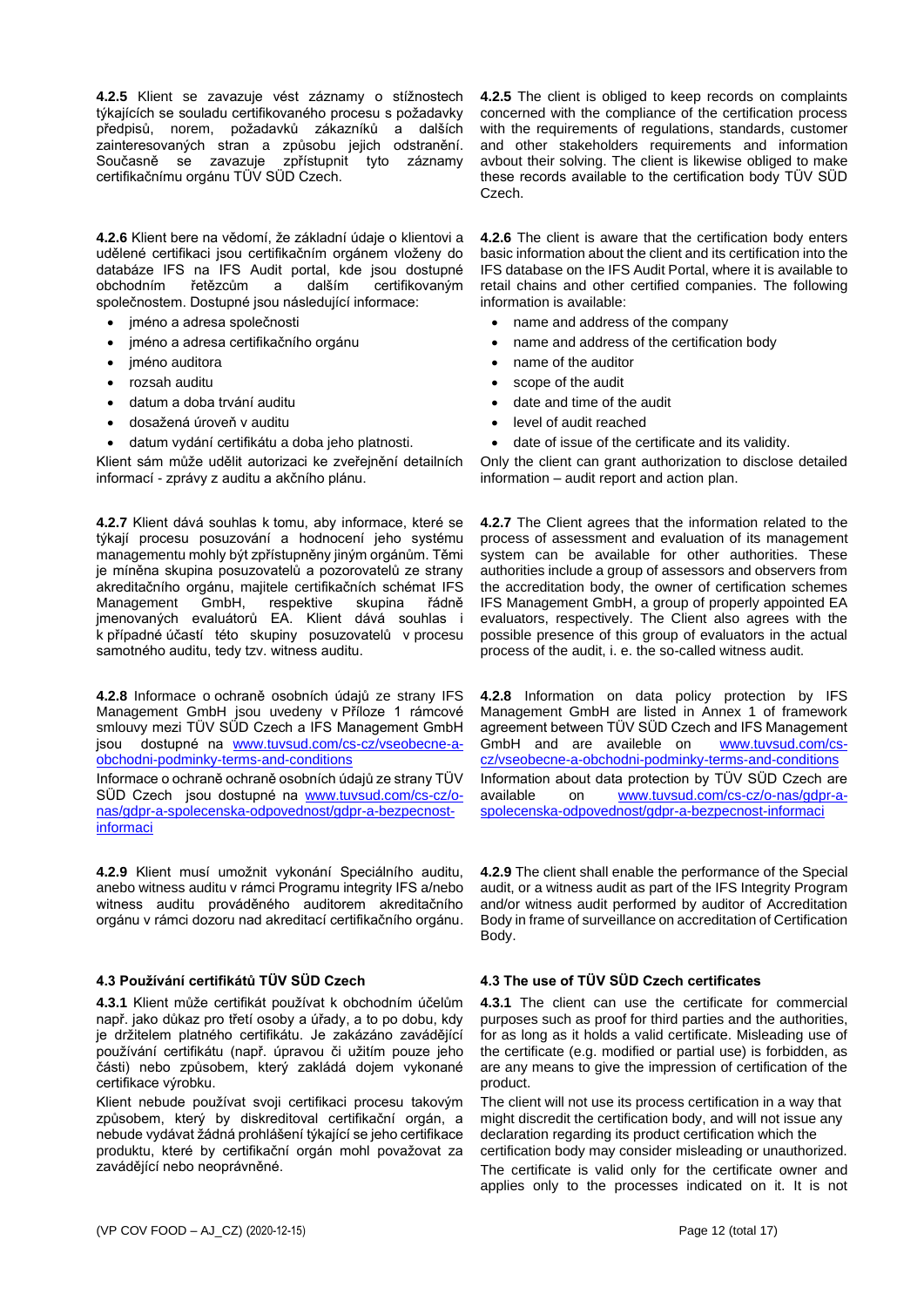Certifikát platí pouze pro majitele certifikátu a vztahuje se pouze na procesy v něm uvedené. Přenos certifikátu na třetí osobu je nepřípustný stejně jako jeho používání třetí osobou.

Pokud klient poskytuje jiným osobám kopie certifikačních dokumentů, musí být tyto dokumenty reprodukovány jako celek (včetně případných příloh).

**4.3.2** Ve spojení s certifikací IFS nelze užívat certifikační značky TÜV SÜD Czech.

## **4.4 Ukončení platnosti, odejmutí a pozastavení certifikátu**

**4.4.1** Ukončení platnosti certifikátu nastane, pokud: **4.4.1** The certificate shall be terminated if:

- byl na klienta vyhlášen konkurs the client goes bankrupt
- došlo k převzetí firmy jiným subjektem (tzv."likvidace s nástupcem")
- došlo k ukončení platnosti smlouvy odstoupením či výpovědí ze strany klienta nebo certifikačního orgánu
- uběhla uvedená doba platnosti a klient nepožádal o prodloužení (obnovovací audit).

**4.4.2** Certifikační orgán má právo odejmout certifikát, pokud: **4.4.2** The certification body is authorized to withdraw the

- je certifikát zneužíván (použitím k jiným účelům, než pro jaké byl vystaven, např. pro jinou dosud necertifikovanou firmu případně pro jinou organizačně oddělenou část firmy, která nebyla zahrnuta do oblasti certifikace nebo pro jiný předmět činnosti)
- při obnovovacím nebo rozšiřovacím příp. speciálním auditu se prokáže, že některé předpoklady pro certifikaci procesu nejsou klientem uplatňovány - KO požadavek normy je klasifikován "D" nebo je zjištěna více než 1 velká neshoda v souvislosti s plněním požadavku normy (v takovém případě může klient podstoupit nový počáteční audit, ne však dříve než 6 týdnů po předchozím auditu).
- majitel certifikátu písemně odmítne změny Všeobecných podmínek pro certifikaci procesů a služeb během šesti týdnů po jejich vstoupení v platnost příp. možnosti se s nimi seznámit
- platba za výkony certifikačního orgánu nebyla zaplacena ve stanovené lhůtě (ani po upomínce)
- nastanou jiné důvody k odejmutí plynoucí ze smlouvy s klientem nebo klient tuto smlouvu poruší, odstoupí od ní či se zachová v rozporu se sjednaným předmětem smlouvy, zejména např. neumožní auditorům přístup do příslušných provozních prostor ve svém sídle a/nebo provozovně(-nách), které jsou předmětem auditu

**4.4.3** Certifikační orgán má právo pozastavit platnost certifikátu, pokud:

• při obnovovacím nebo rozšiřovacím příp. speciálním auditu se prokáže, že některé předpoklady pro certifikaci procesu nejsou klientem uplatňovány - je zjištěna max. 1 velká neshoda v souvislosti s plněním požadavku normy.

permitted to transfer the certificate to a third party or allow it to be used by a third party.

If the client provides copies of certification documents to other persons, these documents must be reproduced in their entirety (including any annexes).

**4.3.2** In connection with IFS certification is not allowed to use any TÜV SÜD certification mark.

### **4.4 Termination, withdrawal and suspension of the certificate**

- 
- the company is taken over by another entity (so-called "liquidation with successor")
- the contract is terminated by withdrawal or termination by the client or by the certification body
- the validity period expires and the cient does not apply for an extension (recertification).

certificate if:

- the certificate is misused (used for other purposes than it was issued for, e.g. for another company which has not been certified yet, or for another separate part of the company which was not included within the certification scope or is for another scope of activities)
- a renewal, extension, or special audit reveals that some of the prerequisites for the certification process are not being applied by the client – the KO requirement of the standard is classified "D" or 1 or more major nonconformities is discovered in connection with complying with the requirement (in this case, the client can undergo a new initial audit, but not earlier than 6 weeks after the previous audit).
- the certificate holder offers a written rejection of changes to the General Terms and Conditions for certifying processes and services within six weeks after they come into force or the client had the opportunity to become acquainted with them.
- payment for the work of the certification body was not made within the specified deadline (even after a notice was sent out)
- other reasons for revoking certification based on the contract with the client occur or the client breaches the contract, withdraws from it or behaves in conflict with the agreed scope of the contract, especially eg. denies to the auditors access to the relevant operational spaces in its headquarter and/or production facility(ies) to be audited.

**4.4.3** The certification body is authorized to suspend the certificate if a:

renewal, extension, or special audit reveals that some of the prerequisites for the certification process are not being applied by the client  $-$  a maximum of 1 major nonconformity is discovered in connection with complying with the requirement.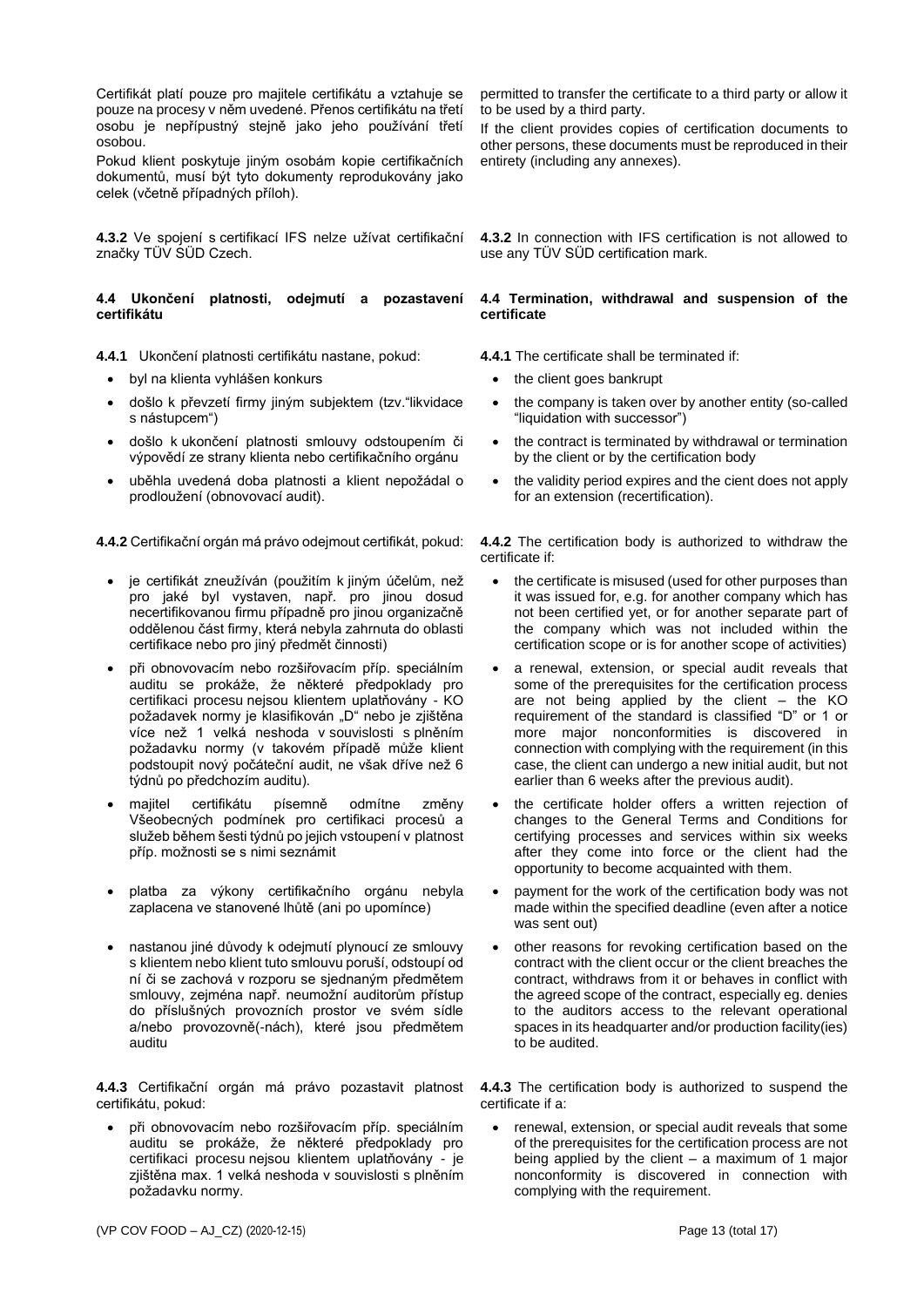• Pokud klient neumožní auditorovi přístup do závodu, který má být auditován (kromě situací způsobených "vyšší mocí")

Doba pro pozastavení certifikátu může trvat maximálně 6 měsíců určených pro provedení následného auditu na místě za účelem kontroly odstranění neshody, pak nastává buď fáze obnovení platnosti při naplnění podmínek pro trvání platnosti certifikátu výše popsaných, nebo odejmutí certifikátu dle odst. 4.4.2 těchto Podmínek.

**4.4.4** V případě ukončení platnosti certifikátu dle odst. 4.4.1 nebo odejmutí certifikátu dle odst. 4.4.2 těchto Podmínek následuje vyjmutí odkazu na certifikaci ze seznamu certifikovaných klientů a klient není nadále oprávněn jakkoliv odkazovat na certifikaci procesu ani používat certifikáty jako důkaz certifikovaného procesu.

V případě pozastavení certifikátu dle odst. 4.4.3 těchto Podmínek není klient do doby obnovení platnosti certifikátu oprávněn jakkoliv odkazovat na certifikaci procesu ani používat certifikáty jako důkaz certifikovaného procesu.

# **4.4.5 Program integrity IFS 4.4.5 IFS Integrity Program**

Program integrity IFS byl vytvořen v roce 2010 a zahrnuje různá opatření k zajitění kvality programu certifikace IFS se zaměřením se na přezkoumání provedených auditů dle norme IFS certifikačními orgány a jejich auditory.

Základní postupy Programu Integrity IFS jsou popsány v příloze 4 rámcové smlouvy mezi TÜV SÜD Czech a IFS Management GmbH, který je dostupný na stránkách

[www.tuvsud.com/cs-cz/vseobecne-a-obchodni-podminky](http://www.tuvsud.com/cs-cz/vseobecne-a-obchodni-podminky-terms-and-conditions)[terms-and-conditions](http://www.tuvsud.com/cs-cz/vseobecne-a-obchodni-podminky-terms-and-conditions)

Program Integrity IFS zahrnuje zejména následující aktivity: The IFS Integrity Program mainly works on the following

## **4.4.5.1 Řízení stížností**

Podrobný proces řízení stížností analyzuje všechny potřebné informace. Maloobchodníci nebo jakékoli jiné zúčastněné strany mají právo postoupit jakoukoli možnou stížnost vlastníkovi standardů IFS k prošetření Integrity programem. Příslušné informace mohou být předány e-<br>mailem prostřednictvím complaintmanagement@ifsmailem prostřednictvím complaintmanagement@ifscertification.com nebo prostřednictvím formuláře pro stížnosti na webu IF[S www.ifs-certification.com.](http://www.ifs-certification.com/)

Kanceláře IFS shromažďují všechny potřebné informace, aby prošetřily příčinu stížnosti a zjistily, zda existují nedostatky v plnění požadavků IFS certifikovanými společnostmi, akreditovanými certifikačními orgány nebo auditory schválenými IFS. Jsou podniknuty příslušné kroky k plnému prošetření stížnosti, které mohou zahrnovat i požadavek k provedení interních setření certifikačním orgánem a poskytnutí prohlášení o výsledku tohoto vyšetřování vlastníkovi standardu IFS.

Na závěr IFS Quality Assurance Management rozhodne, který přístup by mohl být nejlepší k posouzení a vyřešení stížnosti. Tím může být naplánování kontroly Integrity IFS certifikované společnosti s cílem prověřit stížnost na místě nebo organizace svědeckého auditu Integrity pro IFS schváleného auditora, který je účastníkem řešení stížnosti. Na základě stížnosti jsou prováděny převážně neohlášené kontroly Integrity na místě (oznámení 30 minut před začátkem kontroly Integrity na místě). V některých zvláštních případech může být kontrola Integrity na místě provedena ohlášeně (oznámení cca 48 hod. předem).

• if the klient denies to the auditor access to the site to be audited (apart from "force majeure")

The period for suspending the certificate is up to 6 months, intended for performing an on-site follow-up audit to check whether the nonconformity has been remedied; after that, the certificate will either be restored provided the requirements for the certificate mentioned above are met, or the certificate will be revoked according to paragraph 4.4.2 of these Terms and Conditions.

**4.4.4** In case of termination of the certificate in accordance with paragraph 4.4.1 or revoked in accordance with paragraph 4.4.2, the reference to this certification shall be scratched from the list of certified clients and the client will no longer be authorized to claim certification for its process or use the certificates as proof of a certified process.

Should the certificate be suspended in accordance with paragraph 4.4.3 of these Terms and Conditions, then until the certificate is restored the client is not authorized to claim certification for its processes or use the certificates as proof of a certified process.

The IFS Integrity Program was created in 2010 and includes various measures to ensure the quality of the IFS certification program with a focus on reviewing the audits carried out by IFS certification bodies and auditors.

The main procedures of IFS Integrity Program are described in the Annex 4 of the framework agreement between TÜV SÜD Czech and IFS Management GmbH, which is available on the website [www.tuvsud.com/cs-cz/vseobecne-a](http://www.tuvsud.com/cs-cz/vseobecne-a-obchodni-podminky-terms-and-conditions)[obchodni-podminky-terms-and-conditions](http://www.tuvsud.com/cs-cz/vseobecne-a-obchodni-podminky-terms-and-conditions)

activities:

## **4.4.5.1 Complaint management**

A detailed complaint management process analyzes all necessary information. Retailers or any other interested parties have the right to forward any possible complaint issue to IFS for investigation as part of the Integrity Program. The respective information can be forwarded by

e-mail via complaintmanagement@ifs-certification.com or via a complaint form on the IFS website [www.ifs](http://www.ifs-certification.com/)[certification.com.](http://www.ifs-certification.com/)

The IFS offices will gather all necessary information in order to investigate the cause of the complaint and to establish if there are deficiencies by certified companies, accredited certification bodies or IFS approved auditors in meeting IFS requirements. Appropriate steps are taken to

fully investigate a complaint, which may include a request to a certification body to carry out internal investigations and to provide a statement on the outcome of their investigations to IFS.

Finally IFS Quality Assurance Management will decide which approach could be the best to assess and solve the complaint. This might also be to plan an Integrity on-site Check at the IFS certified company to investigate the case on-site or to organize an Integrity Witness Audit for an IFS approved auditor involved in the complaint case.

Based on the complaint reason the Integrity on-site Checks will mainly be performed unannounced (announcement 30 minutes before start of the Integrity on-site Check). In some special cases Integrity on-site Checks might also be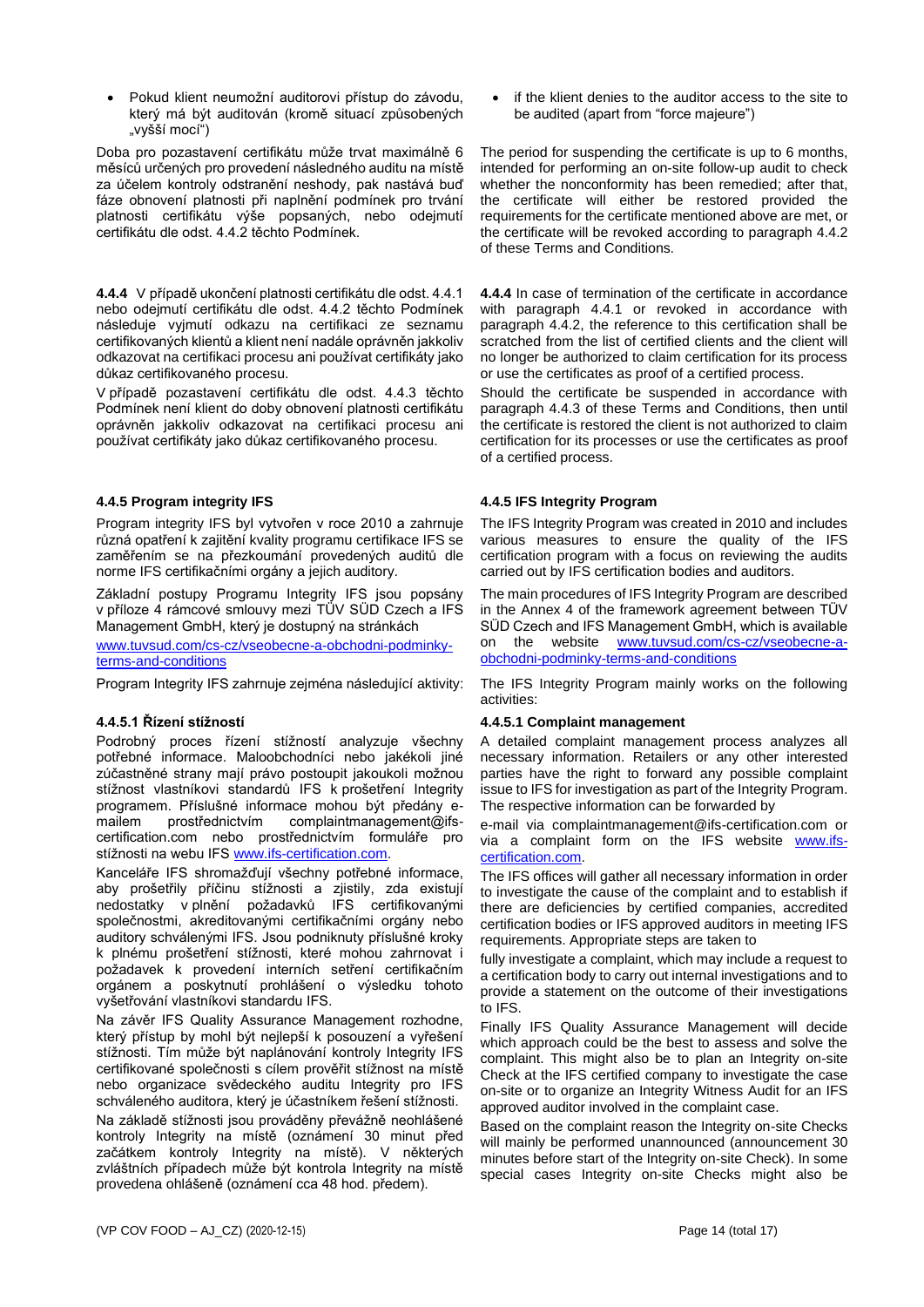performed announced (announcement in general about 48 hours before).

## **4.4.5.2 Přístup založený na riziku a monitorování zajištění kvality IFS**

Aby byla zajištěna správná implementace všech postupů popsaných ve standardech IFS a souvisejících normativních dokumentech, provádí program Integrity IFS pravidelně audity v kanceláři certifikačních orgánů (Integrity CB Office Audits). Během těchto auditů Integrity v kanceláři certifikačních orgánů je ověřována pracovní výkonnost auditorů schválených IFS a certifikačních orgánů pomocí kontroly řady zpráv z auditů a kontroly databáze IFS. Pokud během těchto auditů Integrity v kanceláři u certifikačních orgánů musí být vyjasněna zvláštní témata, může tato situace vést také provedení svědeckého auditu Integrity auditorů schválených IFS nebo kontroly Integrity na místě u společností certifikovaných příslušným certifikačním orgánem.

Dále, s přihlédnutím k přístupu založenému na riziku - jsou zprávy certifikovaných společností analyzovány a čteny zaměstnanci oddělení zajištění kvality IFS. Pro přístup založený na riziku byla pracovní skupinou zajištění kvality IFS definována různá kritéria. Tyto analýzy jsou průběžným monitorovacím postupem řízení zajištění kvality IFS, který zohledňuje ekonomická kritéria (např. počet vydaných certifikátů v jednotlivých zemích) nebo kritéria kvality (např. výsledky auditu, doby auditu atd.).

Společnosti, které mají platný certifikát IFS, musí akceptovat neohlášenou / ohlášenou kontrolu Integrity na místě a poskytnout přístup a podporu pověřenému auditorovi Integrity. Přijetí programu IFS Integrity je součástí předpisů všech standardů IFS.

Rovněž musí být akceptována přítomnost pověřeného Integrity auditora během pravidelného auditu IFS, který provádí svědecký audit auditora schváleného IFS.

Kontroly Integrity na místě nebo svědecké Integrity audity a také audity Integrity v kanceláři certifikačních orgánů prováděné v rámci programu Integrity jsou prováděny auditory Integrity zaměstnanými nebo pověřenými společností IFS Management GmbH. Auditoři integrity jsou zcela nezávislí na auditovaných subjektech a certifikačních orgánech IFS.

**4.5.1** Autorské právo na normy IFS a registrové obchodní značky plně vlastní společnost IFS Management GmbH. Loga IFS si lze stáhnout prostřednictvím zabezpečené části IFS Audit portalu.

**4.5.2** Při použití log IFS se klient musí řídit příslušnými podmínkami certifikačního schématu a daného standardu. Podmínky používání loga jsou kontrolovány auditorem během auditu a výsledek je popsán ve zprávě z auditu.

**4.5.3** Společnost certifikovaná podle normy IFS, společnost podporující IFS (obchodník, výrobce potravin, maloobchodní řetězec, poskytovatel logistických služeb nebo velkoobchodník), která přijímá certifikáty podle IFS od svých dodavatelů nebo poskytovatelů služeb, nebo certifikační orgán IFS mohou používat logo IFS pro propagační účely a zveřejňovat informace o certifikaci IFS za předpokladu, že nebudou viditelné na obalu konečného výrobku, který je k dispozici konečnému spotřebiteli. To zahrnuje i jakoukoliv komunikaci a používaní slovních

### **4.4.5.2 Risk based approach and monitoring of IFS Quality Assurance**

In order to care for correct implementation of all procedures described in IFS standards and respective regulative documents IFS Integrity Program carries out regularly office audits at certification bodies (Integrity CB Office Audits). During these Integrity CB Office Audits work performance of IFS approved auditors and of certification bodies is checked by means of several report examples and database analyses.

If during these Integrity CB Office Audits special topics have to be clarified, this could also lead to Integrity Witness Audits of IFS approved auditors or to Integrity on-site Checks at companies certified by the respective certification body.

Additionally, taking into account a risk based approach reports of certified companies are analyzed and read by IFS Quality Assurance Management staff. For the risk based approach different criteria have been defined by IFS Quality Assurance Working Group. These analyses are an ongoing monitoring procedure of IFS Quality Assurance Management taking into account both economic criteria (e.g. number of issued certificates in certain countries) or quality criteria (e.g. audit results, audit times etc.).

Companies having a valid IFS certificate have to accept an unannounced/announced Integrity on-site Check and to give access and support to the commissioned Integrity auditor. The acceptance of the IFS Integrity Program is part of the regulations of all IFS standards.

Also witnessing IFS approved auditors from certification bodies by commissioned Integrity auditors during regular IFS audits has to be accepted.

Integrity on-site Checks or Integrity Witness Audits and also Integrity CB Office Audits carried out as part of the Integrity Program are conducted by Integrity auditors employed at or commissioned by IFS Management GmbH. Integrity auditors are completely independent of the auditees and the IFS certification bodies.

# **4.5 Používání log IFS 4.5 Use of the IFS logo**

**4.5.1** The copyright to IFS standards and the registered trademark are completely owned by the company IFS Management GmbH. IFS logos can be downloaded through the secured part of the IFS Audit Portal.

**4.5.2** When using the IFS logo, the client must follow the conditions of the certification scheme and standard. The conditions for using the logo are checked by the auditor during the audit and the results are described in the audit report.

**4.5.3** A company certified in accordance with the IFS standard, a company supported by IFS (retailer, food producer, retail chain, provider of logistics services or wholesaler), which is the recipient of certificates according to IFS from its suppliers or providers of services, or an IFS certification body, can use the IFS logo for promotional purposes and publish information about IFS certification provided that it will not be visible on the packaging of a specific product to be made available to the end consumer. This includes any communication and use of the worded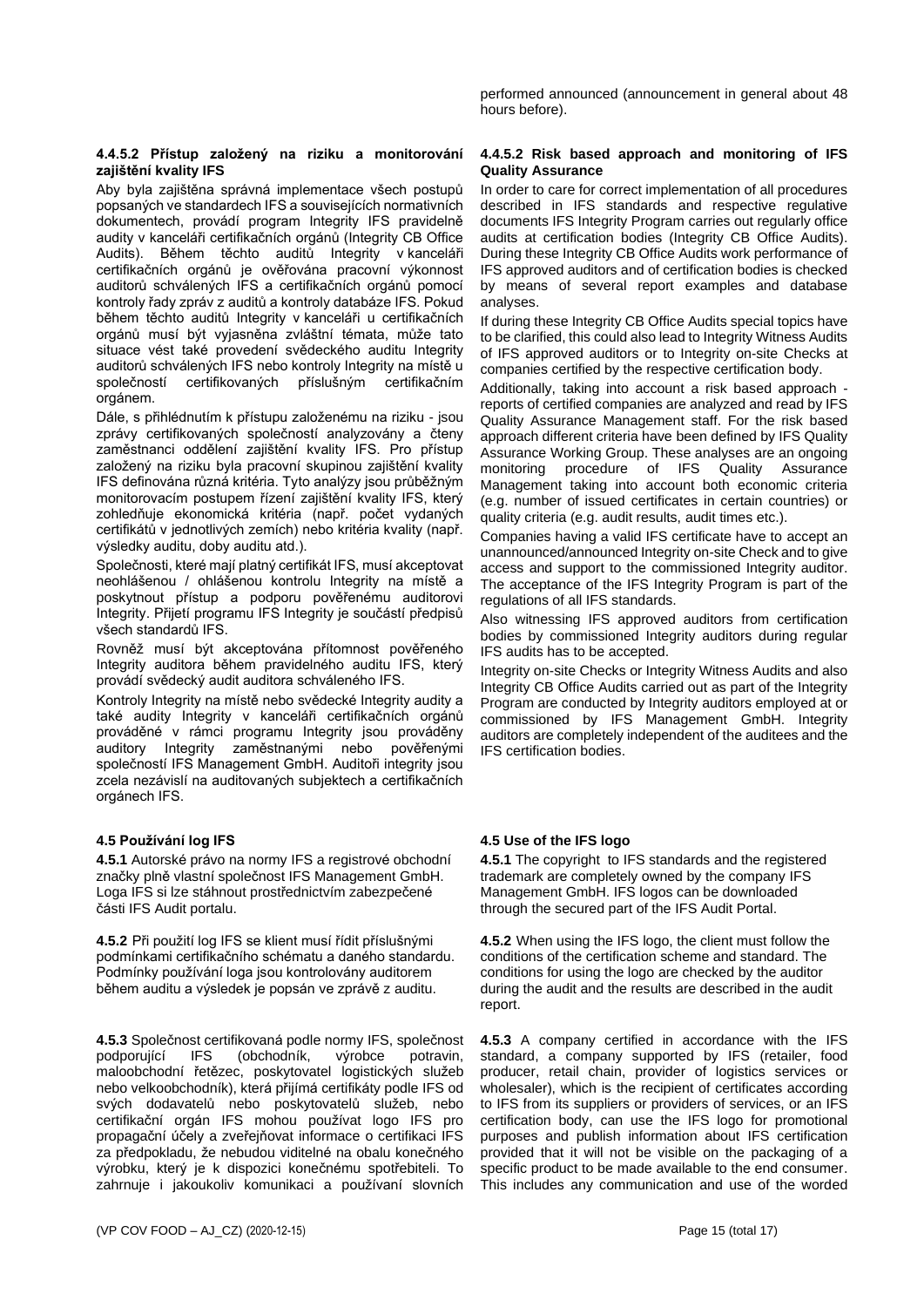označení "IFS", "International Featured Standards" nebo "IFS Food" a podobně.

**4.5.4** Logo IFS nesmí být používáno způsobem, který by mohl naznačovat odpovědnost vlastníka IFS za rozhodnutí o certifikaci. V případě pozastavení nebo odebrání IFS certifikace musí klient okamžitě ukončit používání loga IFS na svých dokumentech nebo jiných souvisejících materiálech a ukončit veškerou komunikaci týkající se IFS. Klient musí splnění těchto požadavků prokázat.

**4.5.5** Podrobnosti uvádí příslušné normy IFS nebo jsou uvedeny na stránkách www.ifs-certification.com.

## **4.6 Záznamy o certifikaci 4.6 Certification records**

Certifikační orgán vede záznamy o auditech prosesů klientů, z nichž je patrné provedení této služby. Doba uchovávání těchto podkladů činí 5 let. Dále vede seznam certifikovaných klientů s udáním oblasti certifikace a doby platnosti certifikátu, seznam certifikátů s dočasně pozastavenou platností a certifikátů s předčasně ukončenou platností. Informace o certifikacích je k dispozici na na internetové stránce TÜV SÜD Czech.

Certifikační orgán podává klientovi (držiteli certifikátu) zprávy o podstatných změnách certifikačního a kontrolního řízení nebo o změnách normy či předpisu, jež je základem pro certifikaci. Mimo to jsou zprávy o těchto změnách veřejnosti přístupné prostřednictvím internetové stránky TÜV SÜD Czech.

**5.1** Klient může proti výsledku certifikačního procesu (rozhodnutí certifikačního orgánu o udělení certifikátu – viz odst. 3.3) podat odvolání a dále může proti úkonům a postupům certifikačního orgánu při posuzování vznést stížnost.

**5.2** Opravný prostředek musí klient podat písemně, s odůvodněním a důkazy jeho oprávněnosti.

**5.3** O opravném prostředku vztahujícímu se k posuzování či k výsledkům certifikace rozhoduje v první instanci vedoucí certifikačního orgánu, ve druhé instanci zvláštní komise Rady pro certifikaci TÜV SÜD Czech. Odvolání je přípustné i proti prvoinstančnímu rozhodnutí.

**5.4** Odvolání lze podat ve lhůtě 14 dnů od prokazatelného písemného oznámení výsledku klientovi, stížnost do 14 dnů od okamžiku vzniku její příčiny. Příjetí odvolání nebo stížnosti musí certifikační orgán klientovi písemně potvrdit do 5 pracovnách dní od jejího obdržení.

**5.5** O odvolání musí první instance rozhodnout do 20 pracovních dnů od jejího doručení klientem či ve lhůtě 5 pracovních dní postoupit druhé instanci. Druhá instance

designation "IFS", "International Featured Standards" or "IFS Food" and the like.

**4.5.4 The** IFS logo must not be used in any manner that could indicate the liability of the IFS owner for a particular certification decision. If IFS certification is suspended or revoked, the client must immediately stop using the IFS logo on its documents or other related material and to cease all communication regarding IFS. The client must prove that these requirements have been met.

**4.5.5** Details are available in the relevant IFS standard or on the website www.ifs-certification.com.

The certification body shall keep records of the audits performed on the client's processes, whereby the provision of this service is clear. The retention period of these documents is 5 years. In addition, it shall maintain a list of certified clients with an indication of the scope of certification and validity period of the certificate, a list of temporarily suspended certificates and those that were prematurely terminated. Information about certificates is available on the website of TÜV SÜD Czech.

## **4.7 Zpráva klientovi o změnách v certifikačním postupu 4.7 Notification to the client about changes in the certification procedure**

The certification body shall inform the client (certificate holder) about substantial changes in certification and monitoring procedures and about changes in the standard and regulation on which the certification is based. Notifications about these changes are moreover available for the public on the website of TÜV SÜD Czech.

# **5. Stížnosti a odvolání (opravné prostředky) 5. Complaints and appeals (corrective measures)**

**5.1** The client may file an appeal against the results of the certification process (decision of the certification body about issuing the certificate – see article 3.3) and furthermore file a complaint against the actions and procedures of the certification body during the evaluation process.

**5.2** The client shall make a written submission of corrective measures, with reasoning and proofs for the claim.

**5.3** A corrective measure related to the evaluation or results of certification shall be decided in the first instance by the head of the certification body, and by a special committee of the TÜV SÜD Czech Certification Board as the second instance. An appeal may even be filed against the first instance of the decision.

The appeal may be filed within 14 days after written notification about the results is received by the client; a complaint within 14 days from the moment of detecting its cause. The certification body must confirm an appeal or complaint to the client in writing within 5 working days of receiving it.

**5.5** A decision on the appeal in the first instance must be issued within 20 working days of receiving it from the client or the proceedings of the second instance must begin within